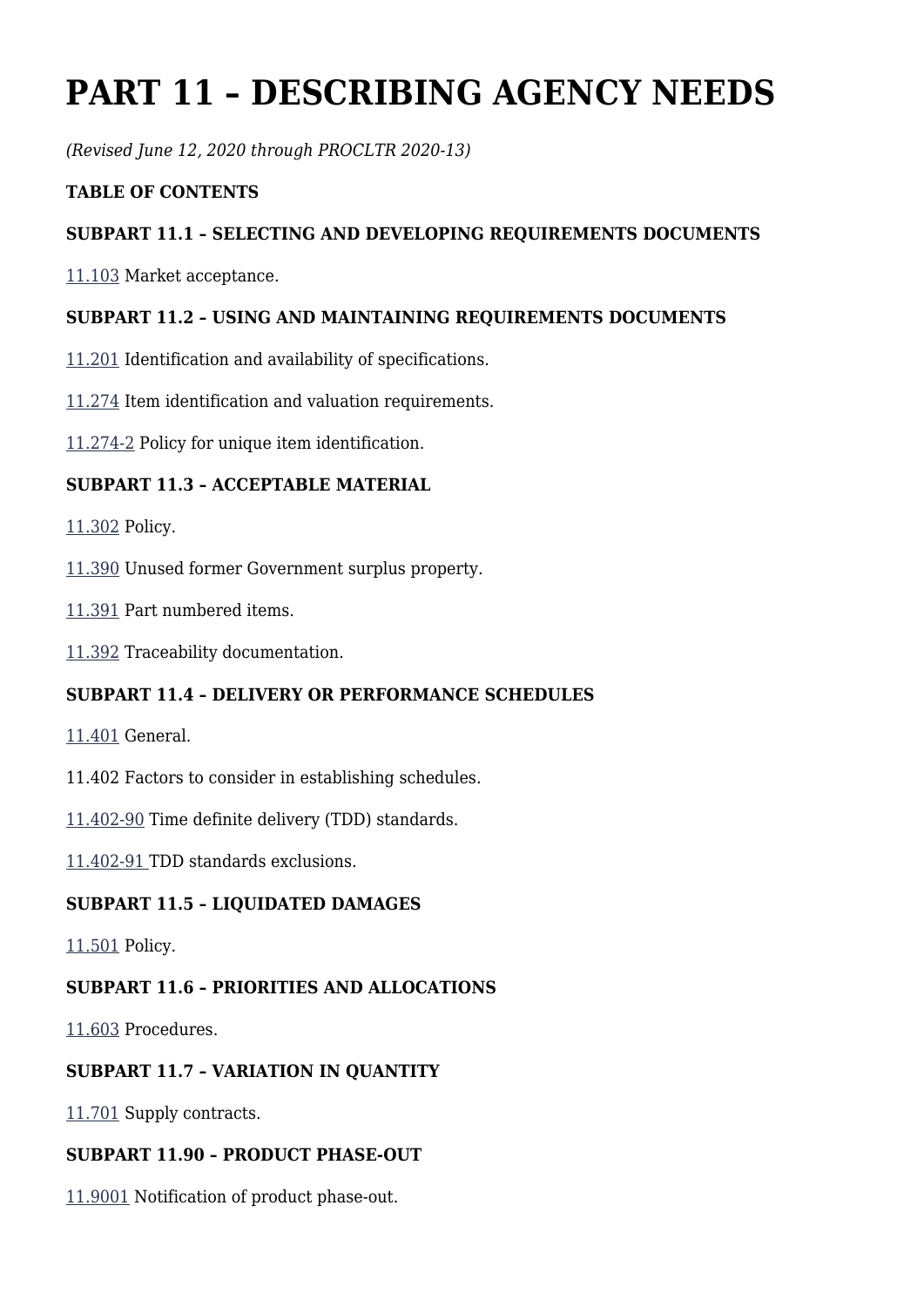## SUBPART 11.91 **– ADDITIVE MANUFACTURING**

[11.9101](https://www.acquisition.gov/%5Brp:link:dlad-part-11%5D#P11_9101) Procurement note.

## **SUBPART 11.92 – FEDERAL AVIATION ADMINISTRATION (FAA) CERTIFIED PARTS**

[11.9201](https://www.acquisition.gov/%5Brp:link:dlad-part-11%5D#P11_9201) Acquisition of FAA certified parts for consumable items.

[11.9202](https://www.acquisition.gov/%5Brp:link:dlad-part-11%5D#P11_9202) Acquisition of FAA certified parts for depot level repairable (DLR) items.

## **SUBPART 11.1 – SELECTING AND DEVELOPING REQUIREMENTS DOCUMENTS**

*(Revised September 9, 2016 through PROCLTR 2016-09)*

## **11.103 Market acceptance.**

(a) The contracting officer may require the demonstration in coordination with the product specialist, Office of Counsel, and procuring organization COMPAD.

## **SUBPART 11.2 – USING AND MAINTAINING REQUIREMENTS DOCUMENTS**

*(Revised September 9, 2016 through PROCLTR 2016-09)*

## **11.201 Identification and availability of specifications.**

(a) The product data specialist shall attach applicable GSA Index of Federal Specifications, Standards, and Commercial Item Descriptions to the Document Management System in EBS. The product data specialist shall attach the EBS document to the Material Master. ASSIST is linked to the Document Management System in EBS. The product specialist shall attach the EBS document to the Material Master. The procurement item description (PID) in the solicitation automatically references the technical documents.

(b) The product data specialist shall attach other non-index documents to the Document Management System in EBS. The product data specialist shall attach the EBS document to the Material Master.

## **11.274 Item identification and valuation requirements.**

## **11.274-2 Policy for unique item identification.**

(b)(2) Submit the D&F to the DLA Acquisition Operations Division.

## **SUBPART 11.3 – ACCEPTABLE MATERIAL**

*(Revised December 16, 2016 through PROCLTR 2017-03)*

## **11.302 Policy.**

(b) Acceptable material includes unused former Government surplus property unless restricted by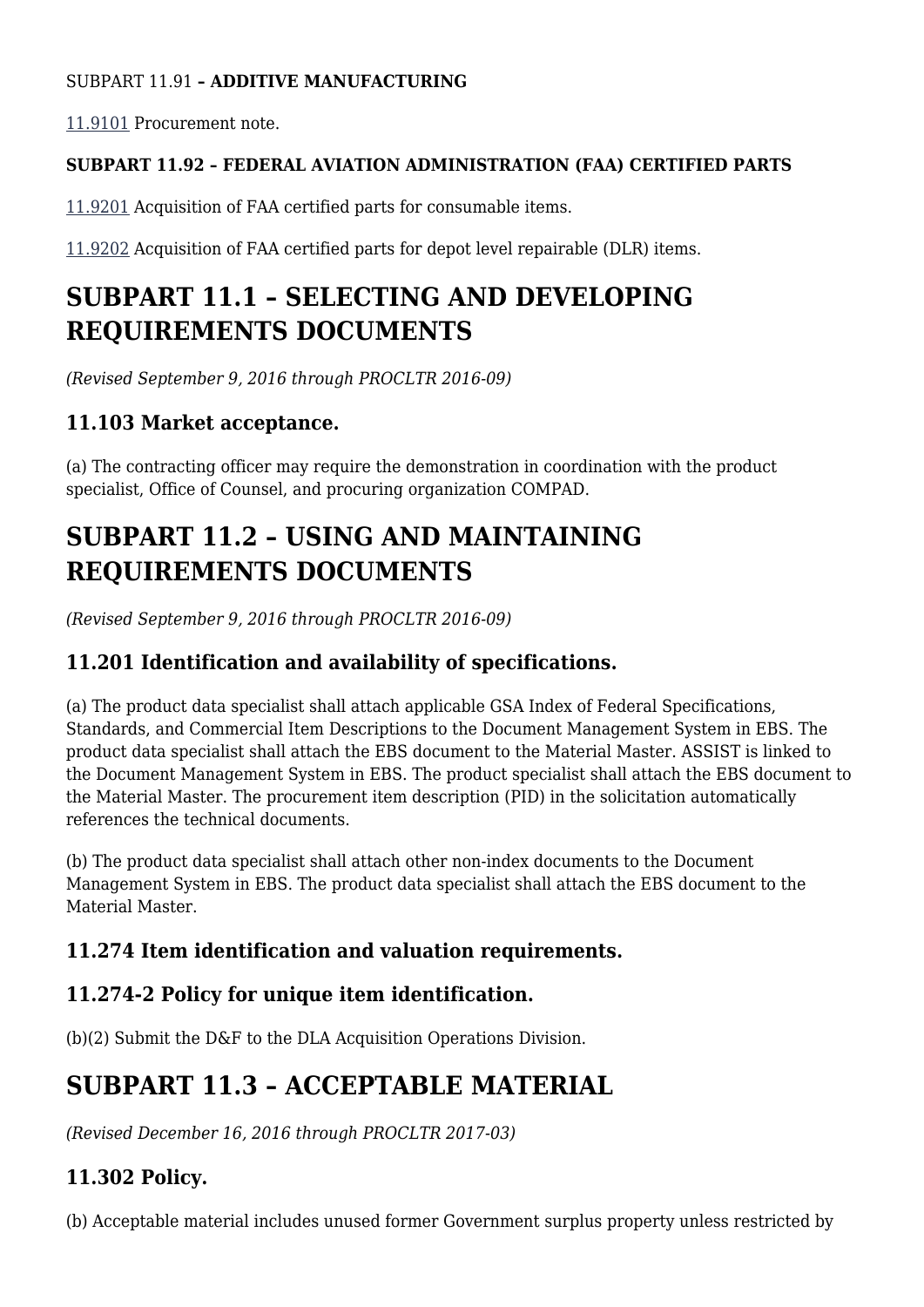the ESA. Offers for used, reconditioned, or remanufactured supplies must be coordinated with the product specialist. When the product specialist coordinates with the ESA, the ESA evaluation cost shall be included as an evaluation factor.

## **11.390 Unused former Government surplus property.**

(a) Solicitations shall include procurement note C04 unless there is a documented restriction for unused former Government surplus property material. The procurement note is automatically included in automated solicitations.

\*\*\*\*\*

C04 Unused Former Government Surplus Property (SEP 2021)

To be considered for award, the offeror must complete and submit the following representation with their offer. Additional supporting documentation to demonstrate the surplus material offered was previously owned by the Government and meets solicitation requirements must be provided within 24 hours of request by the contracting officer.

(1) The material is new, unused, and not of such age or so deteriorated as to impair its usefulness or safety. Yes **[\_\_]** No **[\_\_]**

The material conforms to the technical requirements cited in the solicitation (e.g., Commercial and Government Entity (CAGE) Code and part number, specification, etc.). Yes [\_\_] No [\_\_]

The material conforms to the revision letter/number, if any is cited. Yes  $\lceil$  | No  $\lceil$  |

Unknown [  $\vert$ 

If No, the revision does not affect form, fit, function, or interface. Yes [\_] No [\_] Unknown [\_]

The material was manufactured by:

| (Name):                                                                                      |  |
|----------------------------------------------------------------------------------------------|--|
|                                                                                              |  |
| currently possesses the material Yes [ ] No [ ]                                              |  |
| If yes, the offeror purchased the material from a Government selling agency or other source. |  |
| Yes [ ] No [ ] If yes, complete the following:                                               |  |
|                                                                                              |  |
|                                                                                              |  |
|                                                                                              |  |
|                                                                                              |  |
|                                                                                              |  |
|                                                                                              |  |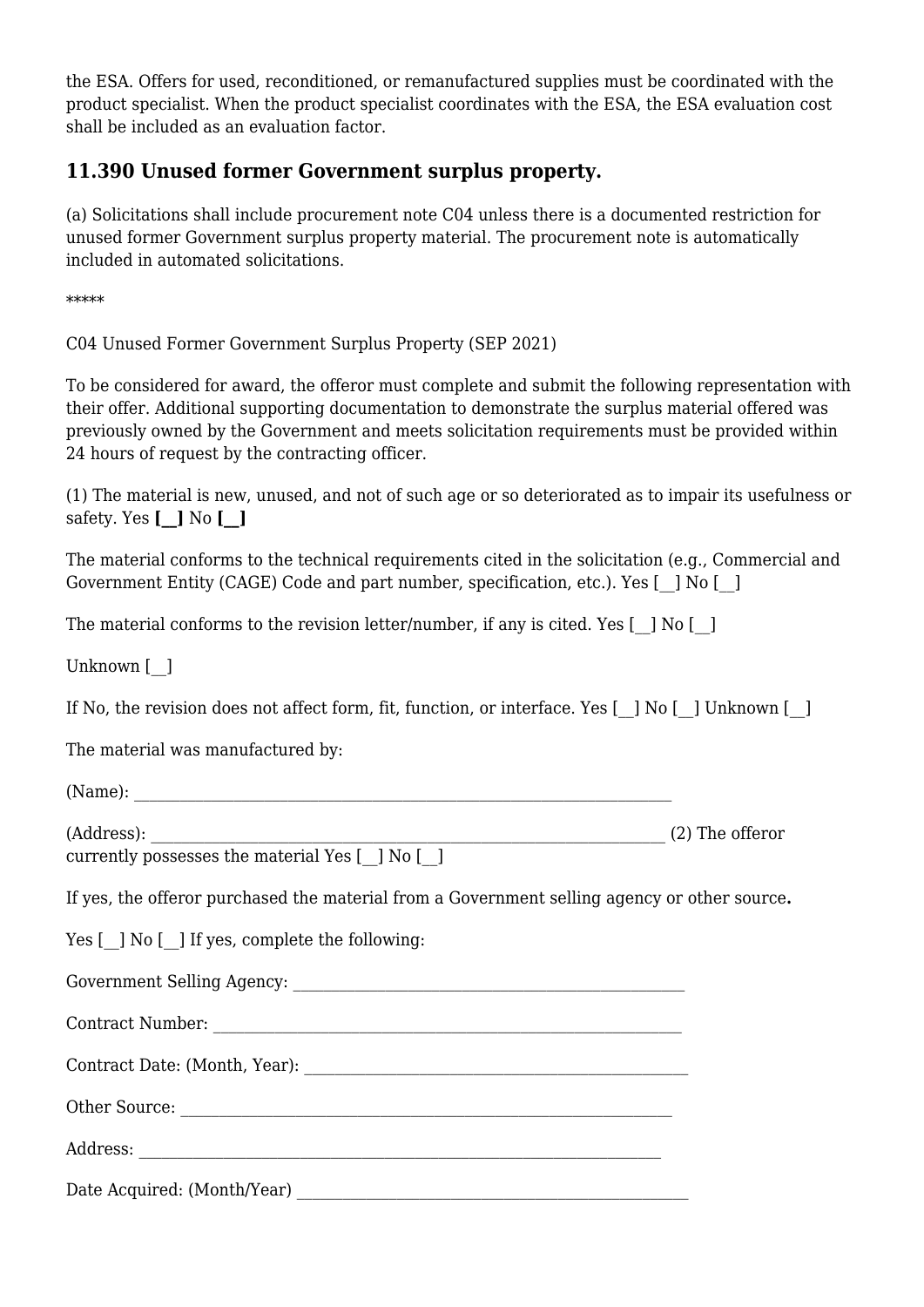|  | (3) The material has been altered or modified. Yes [ ] No [ ] |  |  |  |  |
|--|---------------------------------------------------------------|--|--|--|--|
|  |                                                               |  |  |  |  |

If Yes, complete the following:

Name of the company that performed the alternation or modification:

Address: \_\_\_\_\_\_\_\_\_\_\_\_\_\_\_\_\_\_\_\_\_\_\_\_\_\_\_\_\_\_\_\_\_\_\_\_\_\_\_\_\_\_\_\_\_\_\_\_\_\_\_\_\_\_\_\_\_\_\_\_\_\_\_\_\_\_\_\_

Complete description of the alterations or modifications:

(4) The material has been reconditioned. Yes [\_\_] No [\_\_]

If Yes, complete the following:

(i) The price offered includes the cost of reconditioning /refurbishment. Yes [\_\_] No [\_\_]

(ii) Name of the company that reconditioned the material.

(iii) Description of any work done or to be done, including the components to be replaced and the applicable rebuild standard.

The material contains cure-dated components. Yes [  $\mid$  No [  $\mid$  ]

If Yes, complete the following:

(i) The price includes replacement of cure-dated components. Yes [\_\_] No [\_\_]

\_\_\_\_\_\_\_\_\_\_\_\_\_\_\_\_\_\_\_\_\_\_\_\_\_\_\_\_\_\_\_\_\_\_\_\_\_\_\_\_\_\_\_\_\_\_\_\_\_\_\_\_\_\_\_\_\_\_\_\_\_\_\_\_\_\_\_\_\_\_\_\_\_\_\_\_

(ii) Cure date:

(5) The material has data plates attached. Yes  $\lceil$  ] No  $\lceil$  ]

If Yes, insert all information contained on the data plate.

(6) The offered material is in its original package. Yes [\_\_] No [\_\_]

If yes, complete the following:

Contract Number \_\_\_\_\_\_\_\_\_\_\_\_\_\_\_\_\_\_\_\_\_\_\_\_\_\_\_\_\_\_\_\_\_\_\_\_\_\_\_\_\_\_\_\_\_\_\_\_\_\_\_\_\_\_\_\_\_\_\_\_\_\_

 $NSN$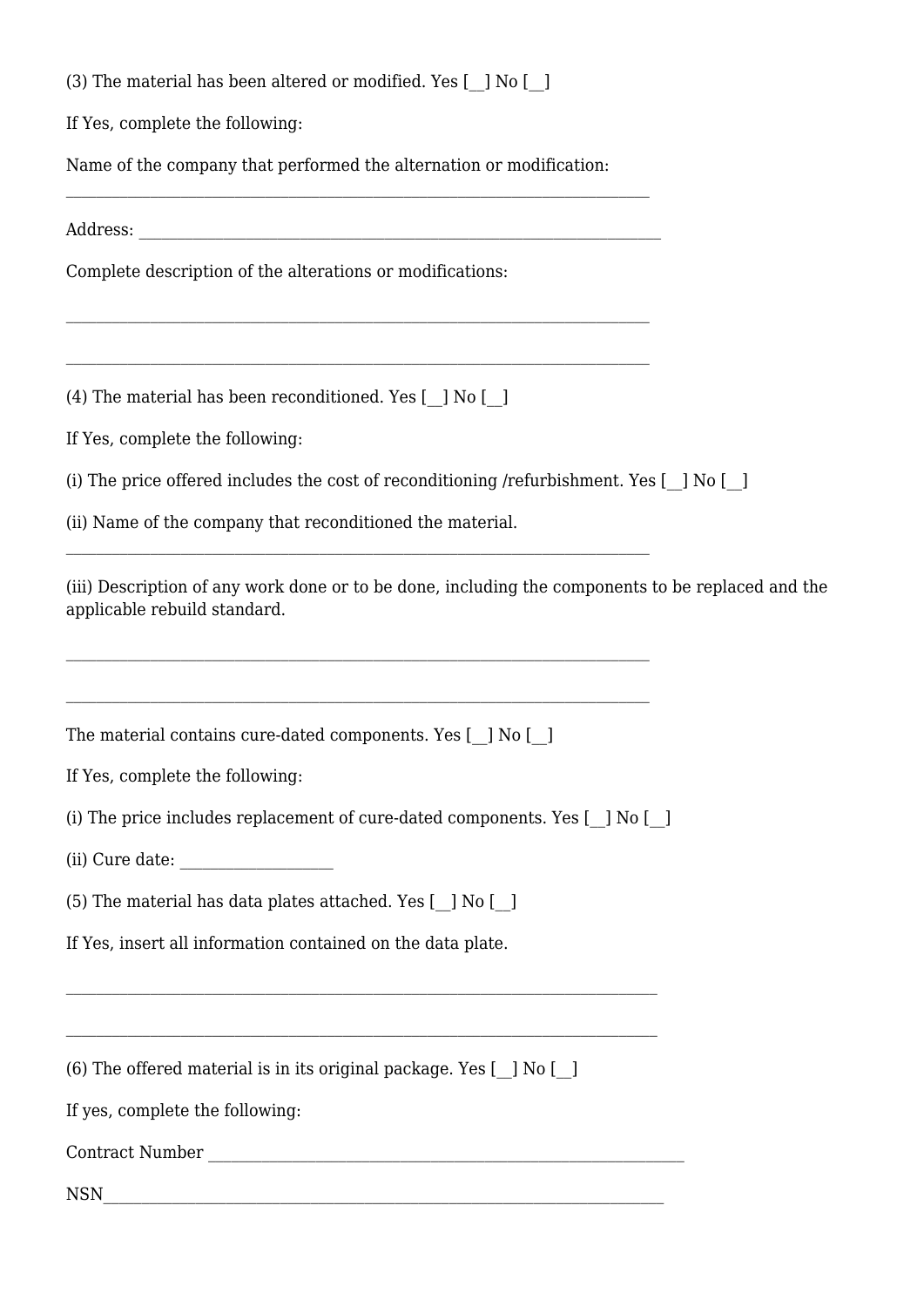| (7) The offeror has supplied this same material (National Stock Number) to the Government before.                                  |  |  |  |  |
|------------------------------------------------------------------------------------------------------------------------------------|--|--|--|--|
| Yes $[$ $]$ No $[$ $]$                                                                                                             |  |  |  |  |
| If Yes, complete the following:                                                                                                    |  |  |  |  |
| (i) The material being offered is from the same original Government contract number as that<br>provided previously. Yes [_] No [_] |  |  |  |  |
| (ii) State below the Government Agency and contract number under which the material was<br>previously provided:                    |  |  |  |  |
|                                                                                                                                    |  |  |  |  |
|                                                                                                                                    |  |  |  |  |
| (8) The material is manufactured in accordance with a specification or drawing. Yes [] No []                                       |  |  |  |  |
| If Yes, complete the following:                                                                                                    |  |  |  |  |
| (i) The specification/drawing is in the possession of the offeror. Yes [ ] No [ ]                                                  |  |  |  |  |
| (ii) The offeror has stated the applicable information below. Yes [ ] No [ ]                                                       |  |  |  |  |
|                                                                                                                                    |  |  |  |  |
|                                                                                                                                    |  |  |  |  |
| Date<br><u> 1989 - Johann Stein, Amerikaansk politiker (</u>                                                                       |  |  |  |  |
| (9) The material has been inspected for correct part number and for absence of corrosion or any<br>obvious defects. Yes [_] No [_] |  |  |  |  |
| If Yes, complete the following:                                                                                                    |  |  |  |  |
| (i) Material has been re-preserved. Yes [ ] No [ ]                                                                                 |  |  |  |  |
| (ii) Material has been repackaged. Yes [ ] No [ ]                                                                                  |  |  |  |  |
| (iii) Percentage of material that has been inspected is %; and/or                                                                  |  |  |  |  |
| (iv) Number of items inspected is ______                                                                                           |  |  |  |  |
| (v) A written report was prepared. Yes [_] No [_]                                                                                  |  |  |  |  |
|                                                                                                                                    |  |  |  |  |

The offeror agrees that in the event of award and notwithstanding the provisions of the solicitation, inspection and acceptance of the surplus material will be performed at source or destination subject to all applicable provisions for source or destination inspection.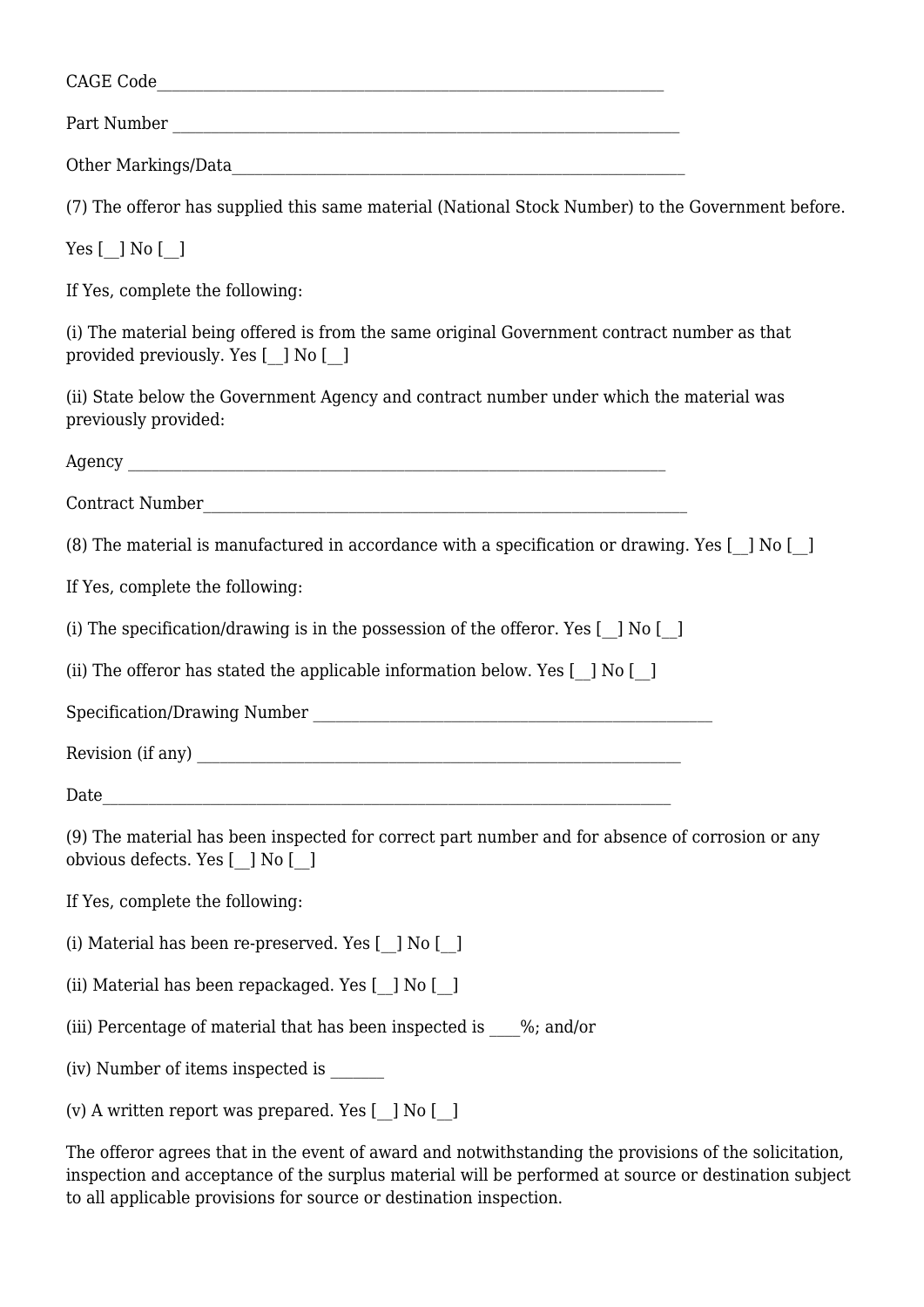The offeror will forward one of the following, within 24 hours of request by the contracting officer, to demonstrate that the material being offered was previously owned by the Government (offeror check which one applies):

For national or local sales, conducted by sealed bid, spot bid or auction methods, a solicitation/Invitation For Bid and corresponding DLA Disposition Services Form 1427, Notice of Award, Statement and Release Document.

For DLA Disposition Services Commercial Venture (CV) Sales, the shipment receipt/delivery pass document and invoices/receipts used by the original purchaser to resell the material.

When the above documents are not available, or if they do not identify the specific NSN being acquired, a copy or facsimile of all original package markings and data, including NSN, commercial and Government entity (CAGE) code and part number, and original contract number. (This information has already been provided in paragraph  $(6)$  of this procurement note Yes  $\lceil \quad \rceil$  No  $\lceil \quad \rceil$ )

When none of the above are available, other information to demonstrate that the offered material was previously owned by the Government. Describe:

This procurement note only applies to offers of Government surplus material. Offers of commercial surplus, manufacturer's overruns, residual inventory resulting from terminated Government contracts, and any other material that meets the technical requirements in the solicitation but was not previously owned by the Government will be evaluated in accordance with the DLAD procurement note L04, Offers for Part Numbered Items.

If requested by the contracting officer, the offeror shall furnish sample units, in the number specified, to the contracting officer or to another location specified by the contracting officer, within 10 days after the contracting officer's request. The samples will be furnished at no cost to the Government. All such samples not destroyed in evaluation will be returned at the offeror's expense. The samples will be evaluated for form, fit, and function with subassembly, assembly, or equipment with which the items are to be used. End items furnished under any contract award to the offeror furnishing the samples can include the returned samples, and all acceptable end items will have a configuration identical to the samples. If specific tests of the samples' performance are made by the Government, the offeror will be furnished the results of such tests prior to a contract being entered into. In addition to any other inspection examinations and tests required by the contract, the performance of the end items will be required to be as good as that of the samples submitted.

In the event of award, the contractor will be responsible for providing material that is in full compliance with all requirements in the contract or order. The surplus material to be furnished must meet the requirements of the current contract or order, whether or not the material met Government requirements in existence at the time the material was initially manufactured or sold to the Government. If higher-level contract quality requirements apply to the material being acquired, those requirements do not apply to surplus material furnished under this contract.

\*\*\*\*\*

(b)(1) All offers for unused former Government surplus property will be evaluated and a \$200 evaluation factor shall be applied. Solicitations shall include procurement note M05 unless there is a documented restriction for unused former Government surplus property. The procurement note is automatically included in automated solicitations.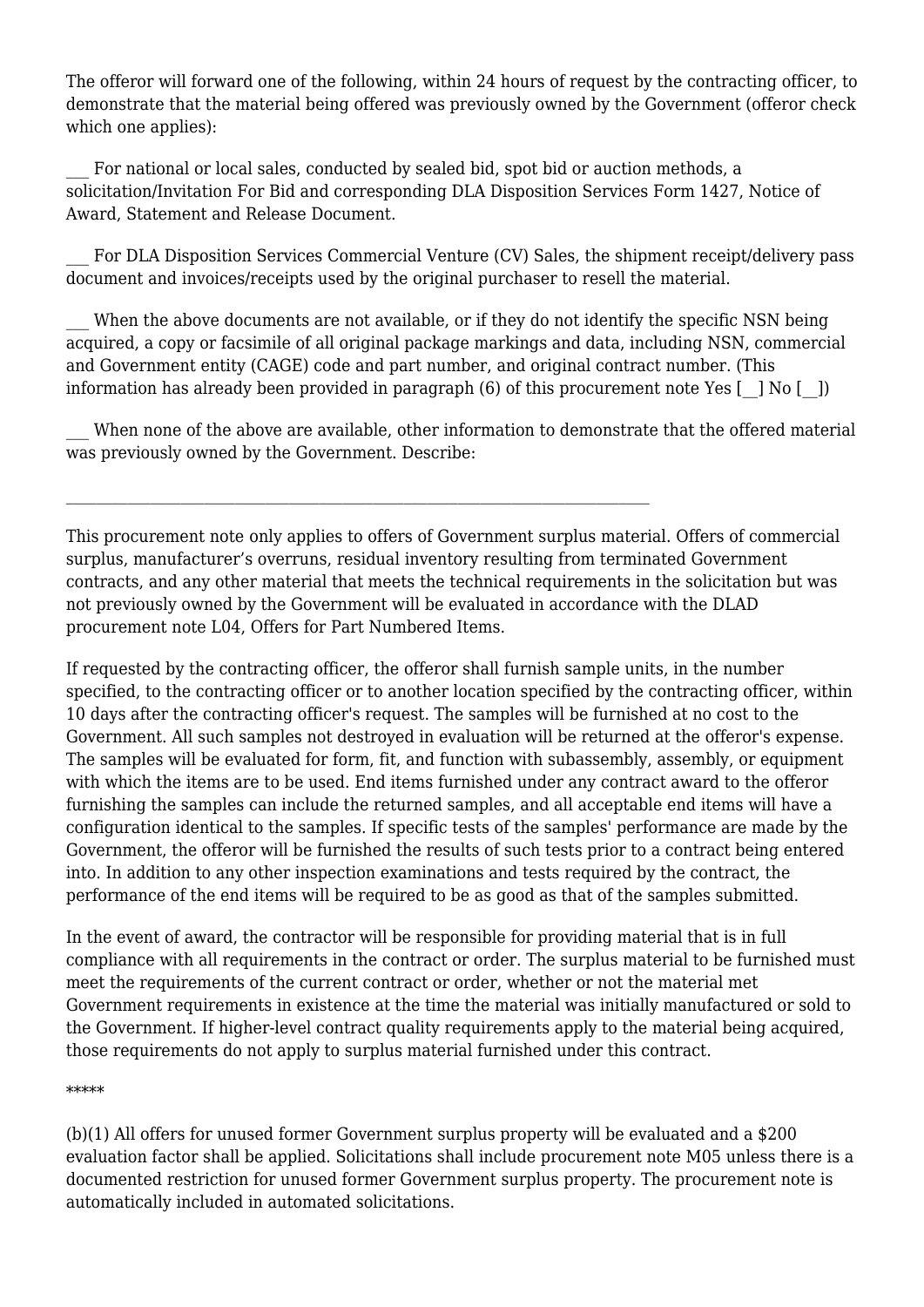\*\*\*\*\*

M05 Evaluation Factor for Unused Former Government Surplus Property (SEP 2016)

(1) All offers for unused former Government surplus property shall have a \$200 evaluation factor.

(2) All offers for CSI require evaluation by the ESA(s). An evaluation factor of \$600 shall be applied for coordination with each ESA.

(3) If the contracting officer cannot determine acceptability and coordinates with the ESA(s) on other than CSI, an evaluation factor of \$600 shall be applied for each ESA.

#### \*\*\*\*\*

(2) The contracting officer shall evaluate offers for unused former Government surplus property. If additional information is required to make a determination of acceptability, the contracting officer shall allow the offeror 24 hours to submit the additional documentation. If the offeror fails to respond in a 24-hour period, the offer will be deemed unacceptable and evaluation will proceed to the next in line offer, unless it is the only offer. If the contracting officer requires technical assistance or the item is a CSI, they shall send a pre-award referral to the product specialist.

## **11.391 Part numbered items.**

(a) Offers for part numbered items may be other than exactly stated in the PID due to a variety of reasons such as administrative changes, engineering changes, reverse engineering, obsolescence or manufacturing enhancements. Contracting officers shall coordinate with product specialists for the review of an offer other than exact product. The product specialist will update the Material Master in accordance with any change to part number. Solicitations and contracts shall include procurement note C01 when procuring part-numbered items.

\*\*\*\*\*

C01 Superseded Part Numbered Items (SEP 2016)

If an item part number is superseded during the term of this contract, the contractor shall advise the contracting officer immediately upon determination. The notice shall include complete information on the superseding item form, fit, function, configuration, application, or physical nature. The contracting officer will determine whether the item is acceptable to the Government, advise the contractor within seven days, and modify the contract accordingly.

#### \*\*\*\*\*

(b) Solicitations shall include procurement notes L04 and M06 when items are identified in the item description only by the name of an approved source (CAGE code), a part number, and a brief description.

#### \*\*\*\*\*

L04 Offers for Part Numbered Items (SEP 2016)

(a) For part numbered items, identified in the item description only by the name of an approved source (CAGE code), a part number, and a brief description.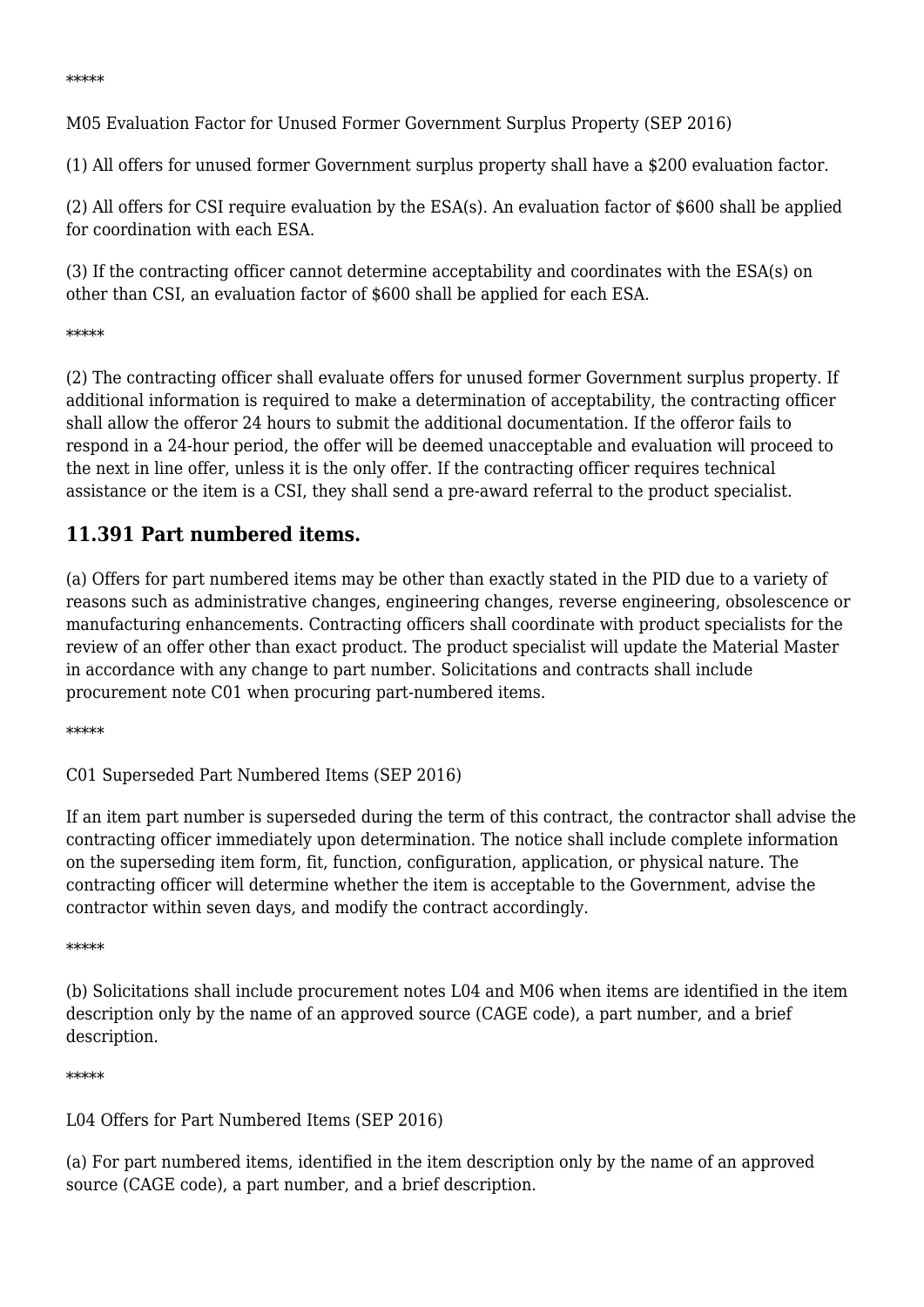Exact product  $-\text{applies to contract line-item(s) (CLIN(s))}:$ 

CAGE code \_\_\_\_\_\_\_\_\_\_ part number \_\_\_\_\_\_\_\_

Alternate product – applies to CLIN(s):

CAGE code  $\qquad \qquad$  part number

Superseding part number – applies to CLIN(s):

CAGE code  $\qquad \qquad$  part number

Identify reason for superseding part number:

Administrative P/N change only: Yes No

Minor change/No change in configuration: Yes \_\_\_ No

Previously-approved product – applies to CLIN(s): \_\_\_\_\_

Contract or Solicitation Number:

CAGE code \_\_\_\_\_\_\_\_\_\_ part number \_\_\_\_\_\_\_\_

Correction to CAGE/Part Number – applies to CLIN(s) \_\_\_\_\_

CAGE code in error/same corporation, different division Yes No

CAGE code in error/sold to different corporation Yes No

Part number not recognized Yes No

Obsolete part number Yes \_\_\_ No\_\_\_

Other Yes \_\_\_ No

(b) Exact product means a product described by the name of an approved source and its corresponding part number cited in the item description; and manufactured by, or under the direction of, that approved source. An offeror of an exact product must meet one of the descriptions below.

(1) An approved source offering its part number cited in the item description;

(2) A dealer/distributor offering the product of an approved source and part number cited in the item description;

(3) A manufacturer who produces the offered item under the direction of an approved source; and has authorization from that approved source to manufacture the item, identify it as that approved source's name and part number, and sell the item directly to the Government.

(4) A dealer/distributor offering the product of a manufacturer that meets the description in subparagraph (3) above.

(c) Alternate product.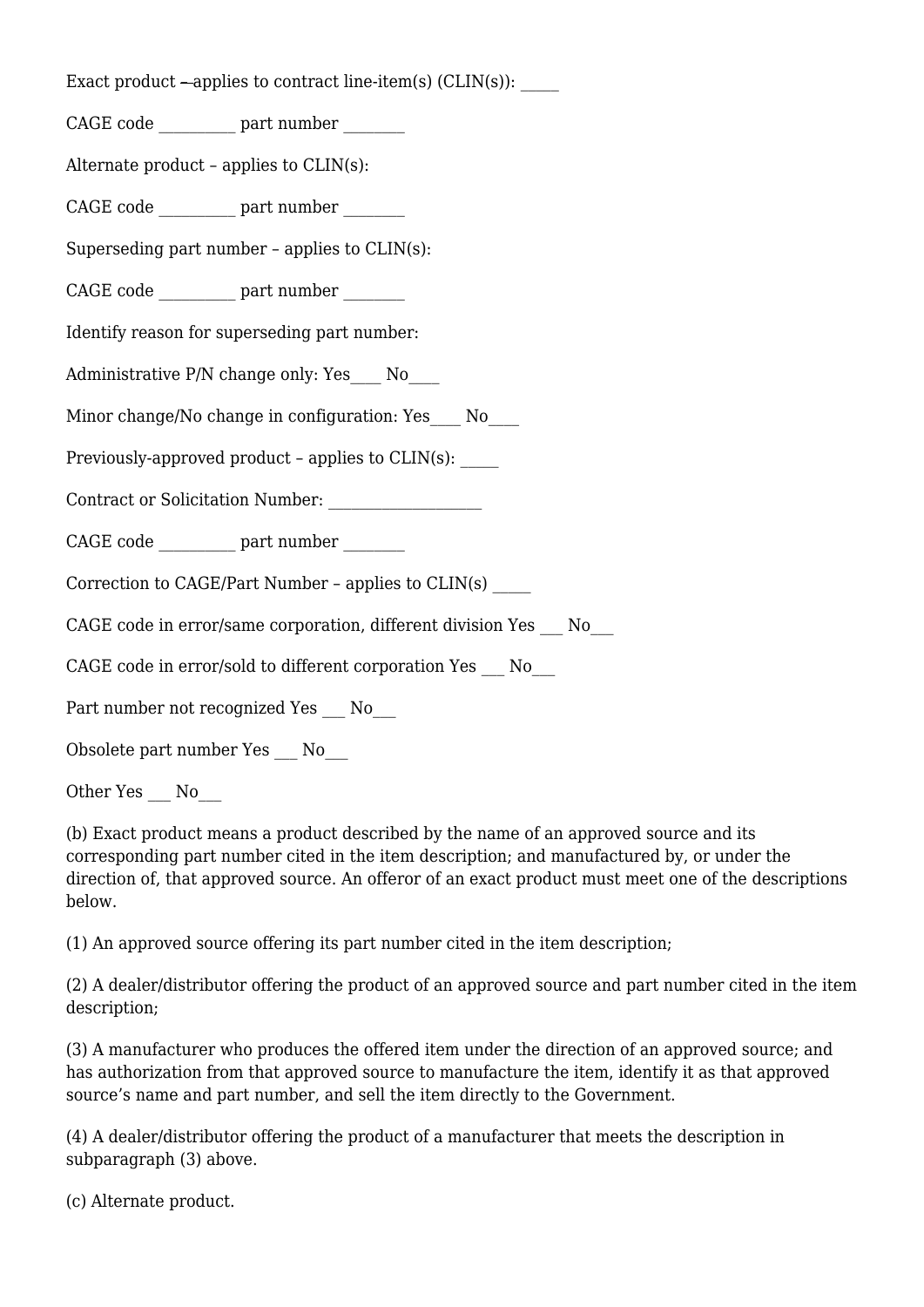(1) The offeror must indicate that an alternate product is being offered if the offeror is any one of the following:

(i) An offeror who manufactures the item for an approved source cited in the item description, but does not have authorization from the approved source to identify it as the approved source part number, and sell the item directly to the Government;

(ii) A dealer/distributor offering the product of a manufacturer that meets the description in (i) above;

(iii) An offeror of a reverse-engineered product that is not cited in the item description; or

(iv) An offeror whose product does not meet the criteria of exact product, superseding product or previously approved product.

(2) An offer of an alternate product is an alternate offer.

(d) The offeror must indicate that a superseding part number is being offered if the offered item otherwise qualifies as an exact product, except that the part number cited in the item description has been superseded due to an administrative part number change with no change in configuration of the item.

(e) The offeror must indicate that a previously-approved product is being offered if the product offered has previously been delivered to the Government or otherwise previously evaluated and approved.

(f) Correction to CAGE/Part Number Cited in the Item Description

Submitted by offeror to notify the Government if there is a CAGE code error: same corporation/different division; sold to different corporation; part number not recognized; obsolete part number; other.

(g) Traceability documentation.

(1) The contracting officer may request evidence of the technical acceptability of the product offered. The evidence must be submitted within 2 days, or as otherwise specified, or the offer will not be considered.

(2) For offers of exact product, offerors other than the approved manufacturing source must retain evidence and provide the traceability evidence of the identity of the item and its manufacturing source when requested by the contracting officer.

(i) If offered item(s) are not in stock or not yet manufactured a copy of an original quotation from the approved source to the offeror identifying exact item cited in item description and a quantity sufficient to satisfy the solicitation requirement.

(ii) If offered item(s) are shipped or in stock, a copy of invoice on approved source's letterhead; or a copy of packing slip which accompanied shipment from approved source to offeror. The invoices and packing slips must identify exact item cited in item description and a quantity sufficient to satisfy the solicitation requirement.

(iii) If the offeror is an authorized dealer/distributor, or manufactures the item for an approved source, a copy of the contractual agreement with, or the express written authority of, the approved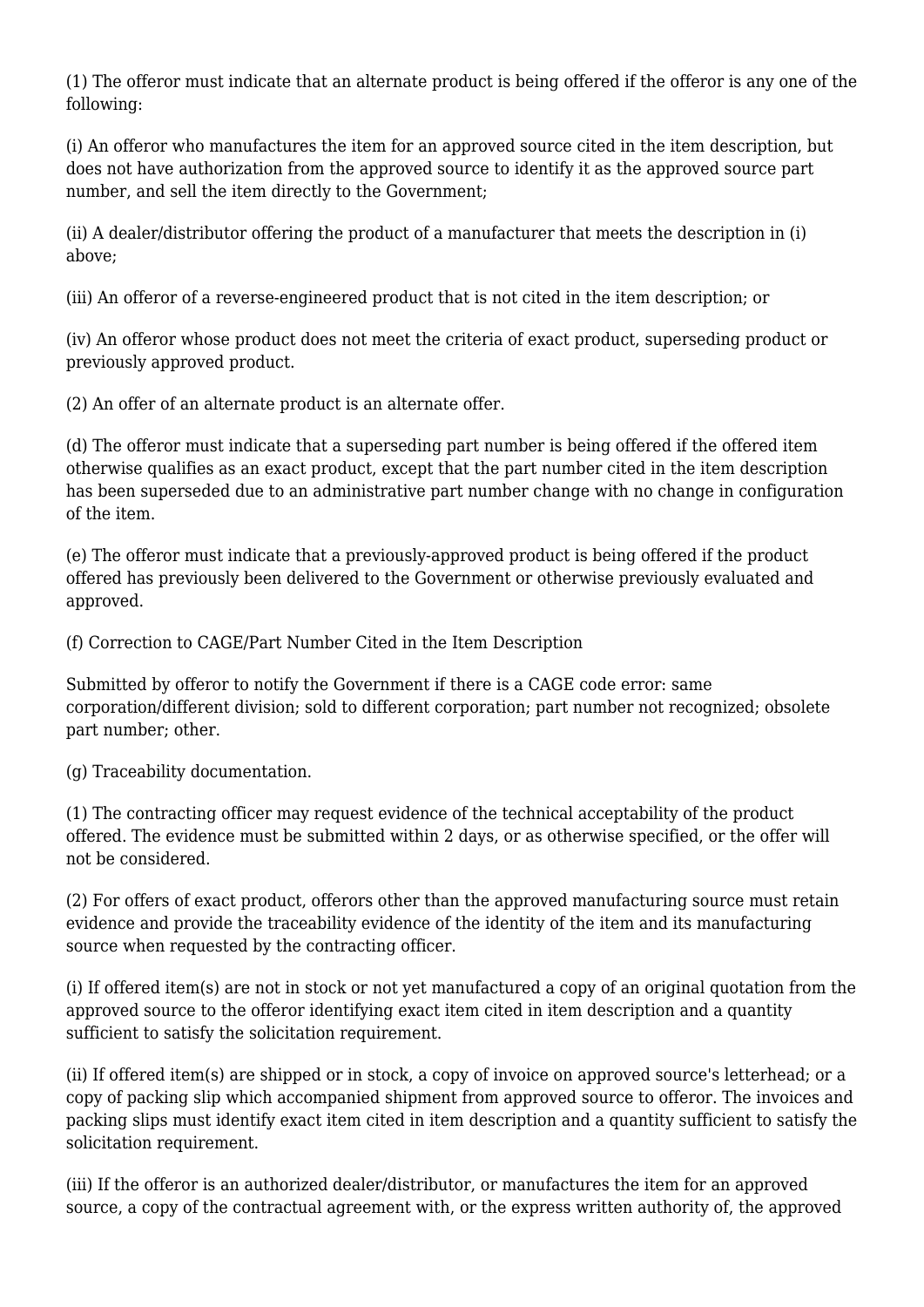source to buy, stock, repackage, sell, or distribute the part. The agreement must specifically identify the exact item, or otherwise ensure that the offeror is authorized by the approved source to manufacture or distribute the exact item being acquired. If the agreement covers a general product line or is otherwise not product-specific, the offeror must furnish additional documentation to address the exact item being acquired.

(iv) Other verifiable information.

(3) For superseding part number, the offeror may be requested to furnish evidence to establish that there are no changes in the configuration of the part.

(4) For previously approved products, upon request of the contracting officer, the offeror must furnish the contract, solicitation, source approval request (SAR) package, or letter of approval under which the product was previously furnished or approved.

(h) Alternate offer data.

(1) The contracting officer may request drawings, specifications, or other data necessary to clearly describe the characteristics and features of an alternate offer. Data submitted shall cover design, materials, performance, function, interchangeability, inspection or testing criteria, and other characteristics of the offered product. The contracting officer may also request drawings and other data covering the design, materials, etc., of the exact product cited in the item description if the Agency does not possess data sufficient to evaluate the alternate product. The data must be submitted within 10 days, or as otherwise specified, or the offer will not be considered.

(2) If the alternate product is a reverse-engineered product, the offeror shall provide: technical documentation to establish that the offered item represents the exact item specified in the item description (i.e., invoice from an approved source or submission of samples having markings of an approved source); number of samples that were examined; the process/logic used; raw data (measurements, lab reports, test results) used to prepare drawings or specifications for the offered item; any additional evidence that indicates the reverse-engineered item will function properly in the end item; and any evidence that life cycle/reliability considerations have been analyzed.

(j) Evaluation of Alternate Offers.

If the solicitation does not provide for evaluation of alternate offers for the current procurement, the offeror may submit a request for evaluation of the alternate product's technical acceptability for future procurements of the same item. The request for evaluation shall cite the national stock number (NSN) of the exact product and include the applicable level of technical data. The level of technical data that the Government has available for use to evaluate the acceptability of an alternate product offered, and the corresponding level of technical data that must be furnished with an offer of alternate product, will be identified in the item description and/or via correspondence with the appropriate location below.

(1) For solicitation numbers beginning with SPE7:

DLA Land and Maritime

Directorate of Procurement

Alternate Offer Monitor, BPP

Post Office (P.O.) Box 3990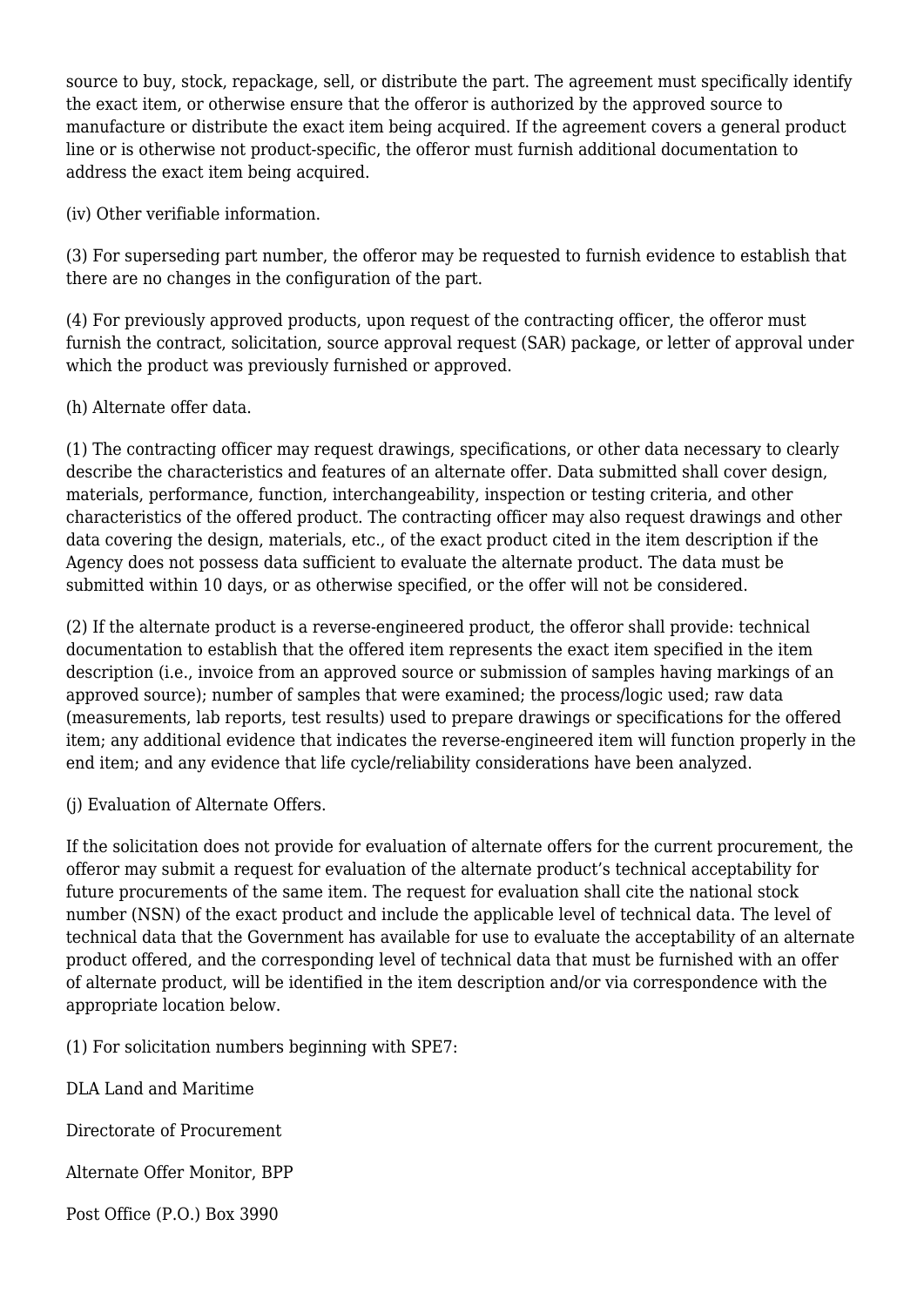Columbus, Ohio 43218-3990

- (2) For solicitation numbers beginning with SPE4:
- DLA Aviation
- Office of the Competition Advocate
- Attention: BPC
- 8000 Jefferson Davis Highway
- Richmond, Virginia 23297-5100
- (3) For solicitation numbers beginning with SPE1, SPE2, SPE3, SPE5, or SPE8:
- DLA Troop Support
- Attention: (see note below)
- 700 Robbins Avenue
- Philadelphia, Pennsylvania 19111-5096
- Note: The address (attention line) will change based on the 4th digit of the PIIN as follows:
- $SPE1 = Clothing$  and Textile (C&T)
- SPE2 = Medical
- SPE3 = Subsistence
- SPE5 = Industrial Hardware (formerly Aviation or L&M detachments)
- $SPE8 = Construction$  and Equipment (C&E)
- (4) For solicitation numbers beginning with SPRRA1 and SPRRA2:
- Defense Logistics Agency DLA Aviation
- Office of the Competition Advocate
- Building 5201
- Redstone Arsenal, Alabama 35898
- (5) For solicitation numbers beginning with SPRPA1:
- DLA Philadelphia
- Competition Advocate Office
- 700 Robbins Avenue Building 1
- Philadelphia, Pennsylvania 19111-5098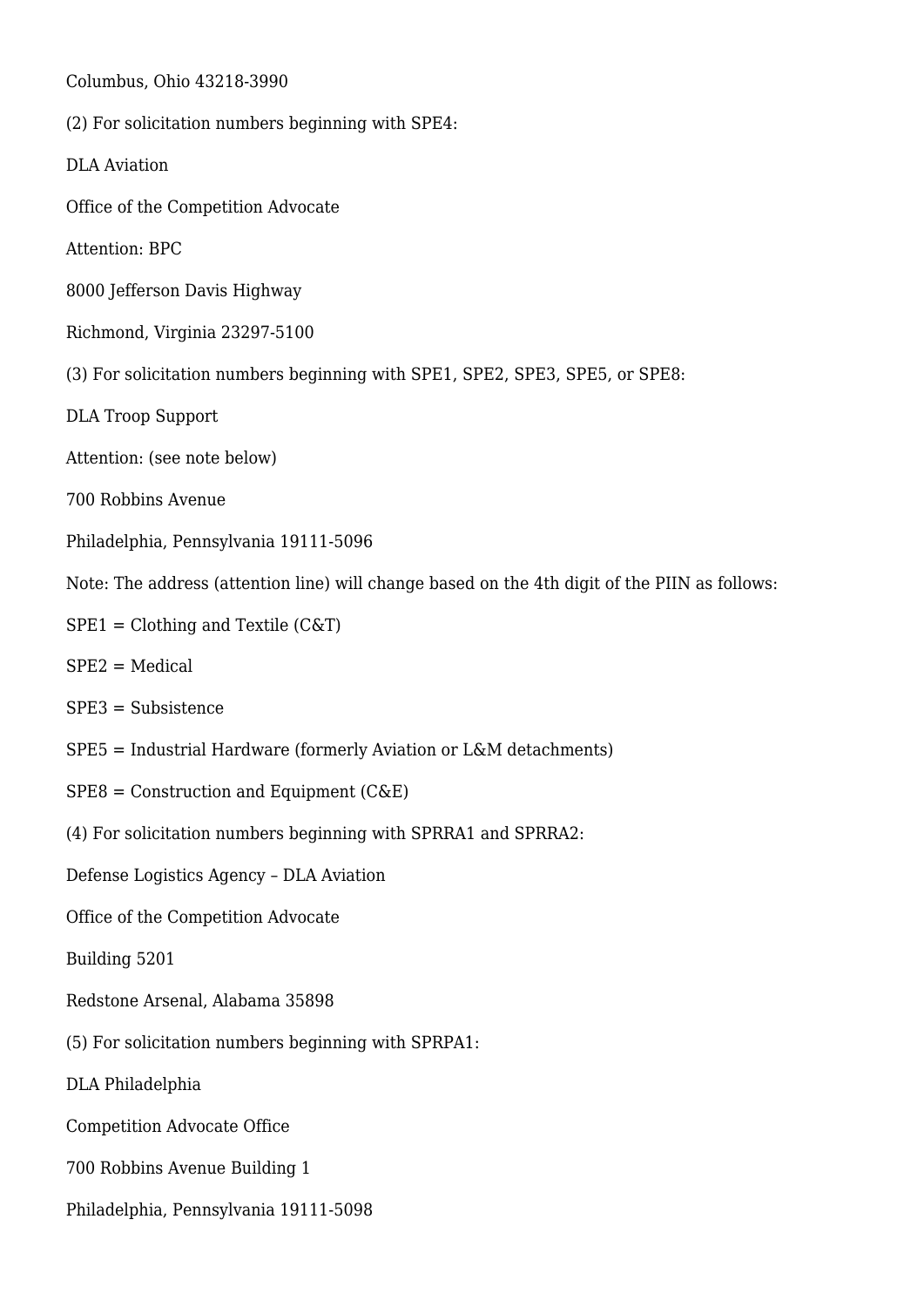(6) For Tank-Automotive and Armaments Command (TACOM) Depot Level Repairable (DLR) - DLA Land and Maritime solicitations beginning with SPRDL1:

Defense Logistics Agency

DLR Procurement Operations - ZG

6501 East Eleven Mile Road

Warren, Michigan 48397-5000

(7) For Communications-Electronics Command (CECOM) DLR-DLA Land and Maritime solicitations beginning with SPRBL1:

Defense Logistics Agency

DLR Procurement Operations - ZL

6001 Combat Dr., Rm. C1-301

Aberdeen Proving Ground, MD 21005-1846

\*\*\*\*\*

M06 Evaluation of Offers of Alternate Product for Part Numbered Items (SEP 2016)

Offers of alternate product will not be evaluated for the contract action if:

(1) The solicitation is automated;

(2) It does not meet the dollar threshold for savings, after an evaluation factor of \$600 is applied for coordination with each ESA; or

(3) When the time proposed for award does not permit evaluation, and delay of award would adversely affect the Government.

\*\*\*\*\*

## **11.392 Traceability documentation.**

It is critically important for contracting officers to be able to confirm a documentation trail from the supplier to the approved manufacturer. Contractors are required to make available and retain traceability documentation (see [4.703](https://www.acquisition.gov/%5Brp:link:dlad-part-4%5D#P4_703)). Contracting officers shall request unredacted traceability documentation when there are potential indicators of risk such as:

Preaward traceability:

(i) The supplier has no past DLA history;

(ii) The price offered is lower than price of approved source or its authorized distributor;

(iii) The price offered is out of line with other quotes or past pricing history;

(iv) The price offered for new product is lower than price offered for surplus material;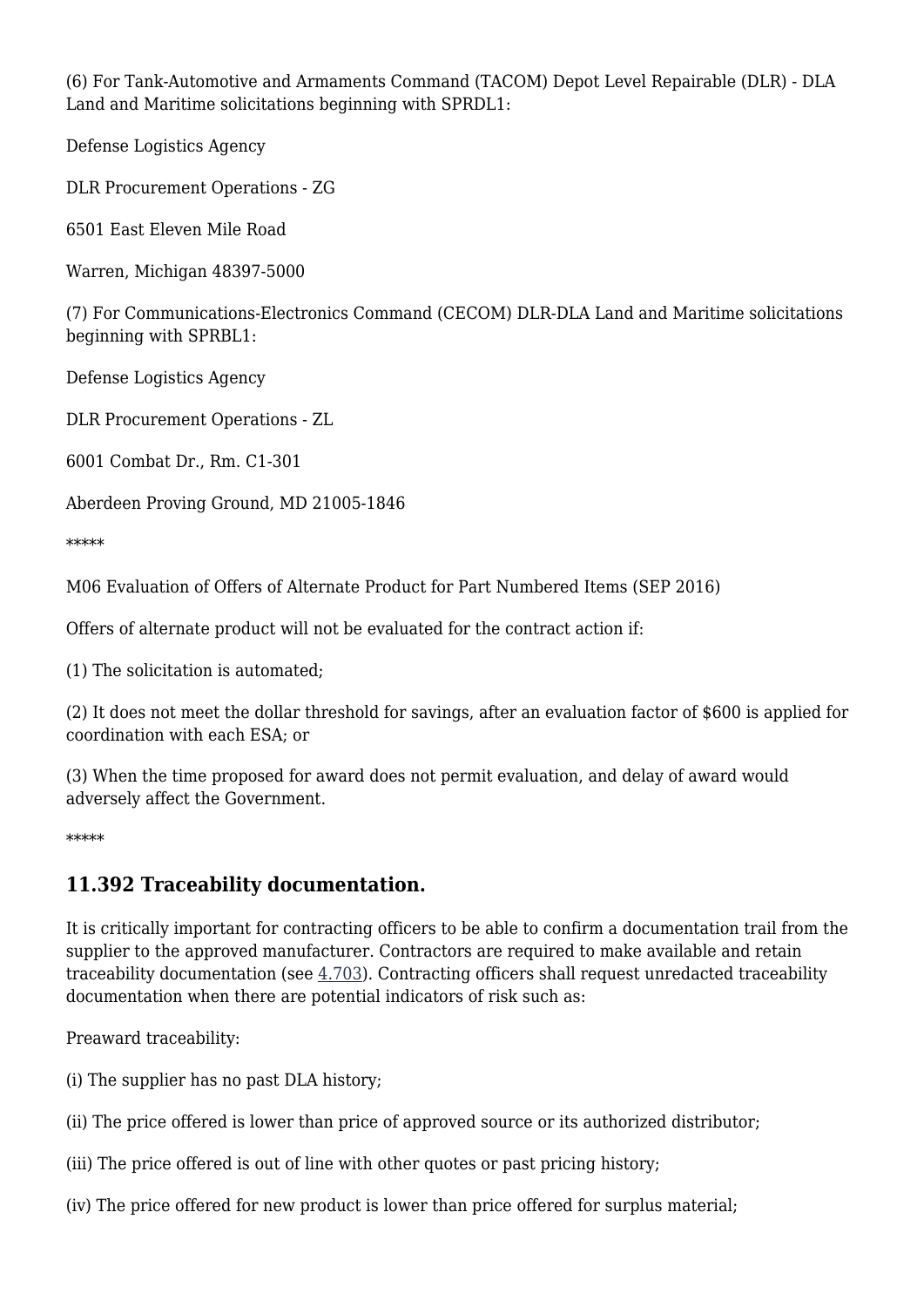(v) The manufacturer's Contractor and Government Entity (CAGE) code identified in offer differs from CAGE code of approved manufacturing source in solicitation;

(vi) The offeror/contractor is reluctant or unable to provide traceability documentation;

(vii) The offeror's/contractor's phone number, address, email, or other vital information is missing, invalid, or suspicious;

(viii) The contractor invoices without delivering the supplies;

(ix) Contractor is on the DCRL for traceability concerns.

Examples of acceptable preaward traceability documentation are found at the [Counterfeit Detection](http://www.dla.mil/LandandMaritime/Business/Selling/Counterfeit-Detection-Avoidance-Program/) [and Avoidance Program \(CDAP\)](http://www.dla.mil/LandandMaritime/Business/Selling/Counterfeit-Detection-Avoidance-Program/) website [\(http://www.dla.mil/LandandMaritime/Business/Selling/Counterfeit-Detection-Avoidance-Program/](http://www.dla.mil/LandandMaritime/Business/Selling/Counterfeit-Detection-Avoidance-Program/)).

Postaward traceability.

(i) If preaward traceability was required or when other circumstances are warranted;

(ii) Independent distributors and brokers that do not keep inventory and procure the offered product after contract award. The postaward documentation demonstrates the complete line of ownership before the product is shipped.

(iii) Protest is received questioning awardee's ability or intention to supply exact product. The contracting officer shall immediately request traceability documentation.

(iv) The contractor requests a modification changing the part number or other information related to its exact product representation.

(v) The contractor is on the DCRL for traceability concerns.

If the awardee does not have full traceability information, the contracting officer shall contact the product specialist to recommend that product verification testing be invoked using procurement note E05 (see 46.292).

The contracting officer determines the acceptability of traceability documentation and may request additional documentation necessary to support acceptability. When reviewing traceability documentation, special attention should be given to:

(i) The letterhead is correct and/or unaltered;

- (ii) Signatures are legible and provided by authorized personnel;
- (iii) There is no evidence of alteration, such as cutting and pasting/white out/scanning;
- (iv) There are no missing documents;
- (v) Dates are current;
- (vi) Phone numbers are accurate;
- (vii) Font styles are consistent;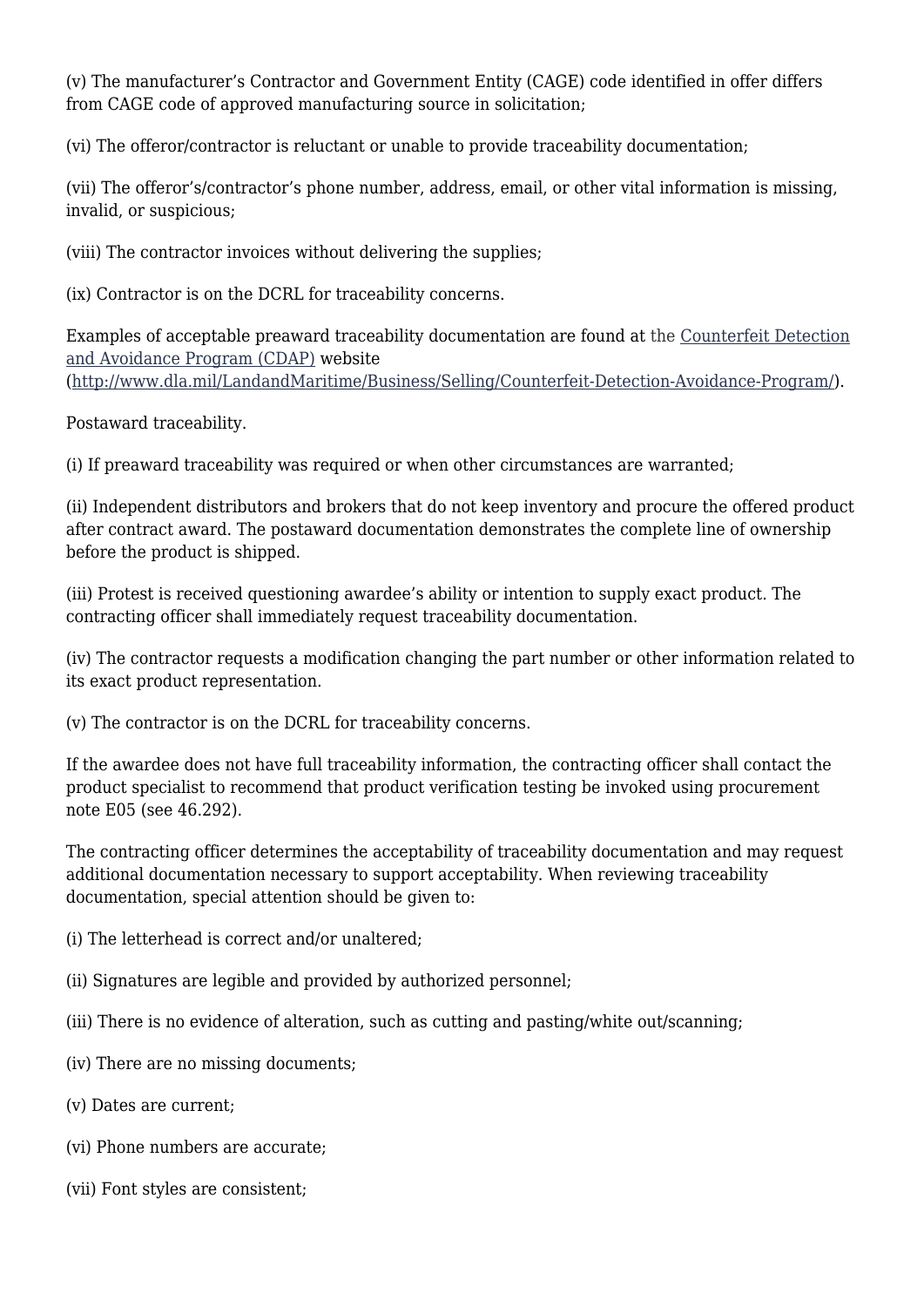(viii) There are no handwritten annotations on a typed document;

(ix) Line items reflect correct part numbers and quantities;

(x) Documents do not appear to have been reproduced repeatedly;

(xi) Documents do not have shaded areas, which may indicate information was covered up and the document recopied;

(xii) Correct division of manufacturing source is cited; or

(xiii) There are no disclaimers in the document (e.g., stating parts cannot be traced to the actual manufacturer or to any specific revision of the part, etc.).

If the offeror fails to provide sufficient information preaward within the time frame requested, the contracting officer shall consider the offer technically unacceptable and proceed to the next acceptable offer.

If the contractor fails to provide sufficient information postaward within the time frame requested, the award may be cancelled. If it is not in the Government's best interest to cancel the award, the contracting officer may contact the product specialist to recommend that product verification testing be invoked using procurement note E05 (see 46.292).

The contracting officer shall reject redacted traceability documentation and notify the offeror or contractor. In all cases, any traceability documentation provided by offerors or contractors shall be treated as proprietary information and stamped accordingly.

## **SUBPART 11.4 – DELIVERY OR PERFORMANCE SCHEDULES**

*(Revised September 9, 2016 through PROCLTR 2016-09)*

## **11.401 General.**

(a) Requirements are provided on the purchase request in EBS.

(b) Small purchase auto evaluation exclusions and rejections shall consider delivery in evaluation of quotes.

## **11.402-90 Time definite delivery (TDD) standards.**

Customer direct requirements on planned direct vendor delivery (DVD) contracts shall meet the TDD standards. Contract delivery time frames shall align to one of the following supplier responsibility points.

### **TIME DEFINITE DELIVERY (TDD) STANDARDS**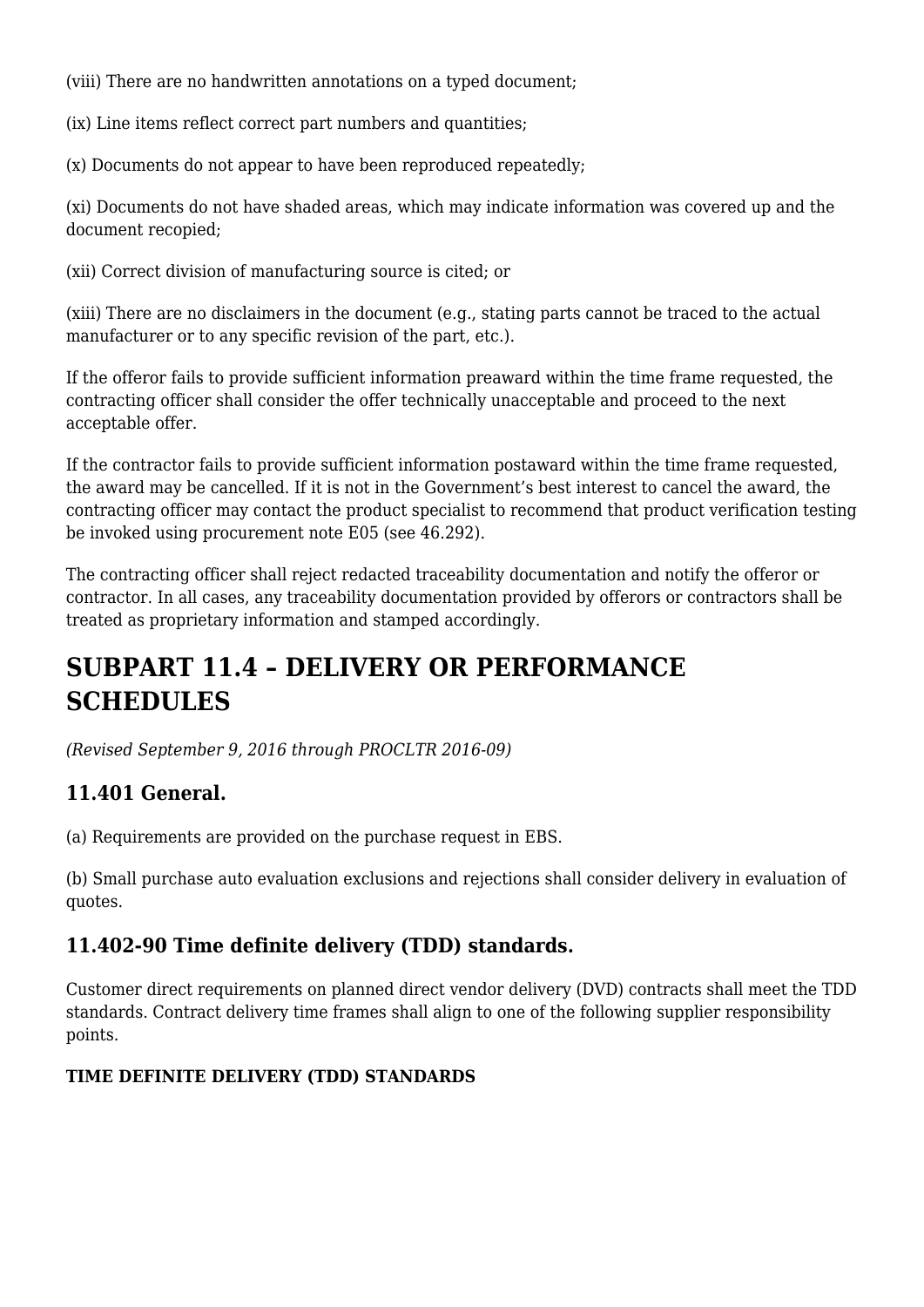| <b>Supplier Responsibility Point</b>                     | <b>Number of Days</b> |
|----------------------------------------------------------|-----------------------|
| Offer of Materiel to DCMA or Transporter - CAT 1         | 1 day                 |
| Offer of Materiel to DCMA or Transporter - CAT 2         | 2 days                |
| Offer of Materiel to DCMA or Transporter - CAT 3         | 3 days                |
| Transporter carrier drop-off (at CONUS location) - CAT 1 | 4 days                |
| Transporter carrier drop-off (at CONUS location) - CAT 2 | 7 days                |
| Transporter carrier drop-off (at CONUS location) - CAT 3 | 11 days               |

Compliance with TDD standards shall be reviewed prior to option invocation and a waiver obtained prior to contract option invocation if supplier cannot meet the standards or cost to meet the standard is excessive.

Commercial industry standards exceeding TDD standards or excessive cost for TDD standards shall be discussed with and approved by customers and Planning. When the supplier's capability exceeds the standards, the contracting officer will coordinate with the requirements personnel and negotiate delivery standards to meet the needs of DLA customers at the best value to the government. A waiver to TDD standards is not required for the exceptions in [11.402-91](https://www.acquisition.gov/%5Brp:link:dlad-part-11%5D#P11_402_91).

A business decision must be documented by an economic analysis, business case analysis, or vendor stock retention model analysis. The DLA Acquisition Programs Division oversees compliance with DLAI 2112, Procedures for Initiating and Monitoring Planned Customer Direct Long-Term Contracts by conducting quarterly reviews of all planned DVD contracts and reporting the findings to the HCAs and the DLA Acquisition Director.

## **11.402-91 TDD standards exclusions.**

- (a) Non-stocked (acquisition advice code (AAC) "J").
- (b) Part numbered items or supplies with no NSN.

(c) Commercially available items. A maximum of three additional days may be added to the standards to support using commercially available delivery terms.

(d) Customer demand that exceeds the estimated annual quantity of the contract by 125%.

(e) Kitting items when the supplier must create a customized kit.

## **SUBPART 11.5 – LIQUIDATED DAMAGES**

*(Revised September 9, 2016 through PROCLTR 2016-09)*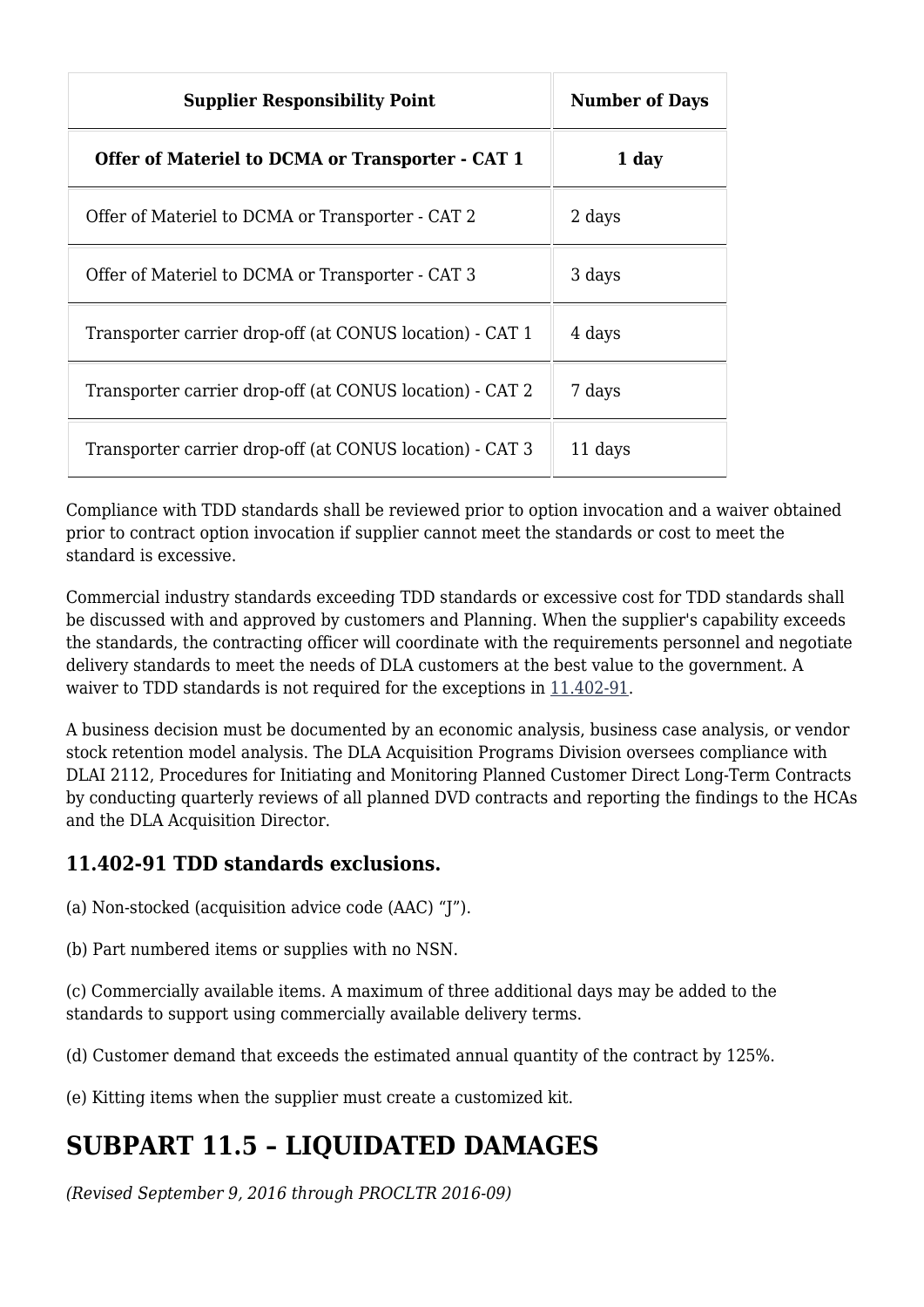## **11.501 Policy.**

(d) Request shall be submitted to DLA Acquisition Operations Division.

## **SUBPART 11.6 – PRIORITIES AND ALLOCATIONS**

*(Revised September 9, 2016 through PROCLTR 2016-09)*

## **11.603 Procedures.**

[DLA Instruction 1211, Industrial Capabilities Program \(ICP\) - Administer Enabling](https://www.dla.mil/Portals/104/Documents/J5StrategicPlansPolicy/PublicIssuances/i1211.pdf) [Statutory/Regulatory Programs](https://www.dla.mil/Portals/104/Documents/J5StrategicPlansPolicy/PublicIssuances/i1211.pdf) [\(https://www.dla.mil/Portals/104/Documents/J5StrategicPlansPolicy/PublicIssuances/i1211.pdf\)](https://www.dla.mil/Portals/104/Documents/J5StrategicPlansPolicy/PublicIssuances/i1211.pdf) contains the specific DLA procedures.

## **SUBPART 11.7 – VARIATION IN QUANTITY**

*(Revised September 9, 2016 through PROCLTR 2016-09)*

## **11.701 Supply contracts.**

b) Variation in quantity shall be based on commodity, stock or non-stock, unit of issue, and advice code.

## **SUBPART 11.90 – PRODUCT PHASE-OUT**

*(Revised December 16, 2016 through PROCLTR 2017-03)*

## **11.9001 Notification of product phase-out.**

(a) All solicitations and contracts shall include procurement note C02.

\*\*\*\*\*

C02 Manufacturing Phase-Out or Discontinuation of Production, Diminishing Sources, and Obsolete Materials or Components (DEC 2016)

The contractor shall notify the contracting officer immediately upon determining the unavailability of obsolete materials or components. The contractor may recommend a solution to include the impact on the contract price and delivery. The contractor shall not initiate any item redesign or incur any additional costs without the express, written authorization of the contracting officer.

In the event that manufacturing phase-out or discontinuance of production of such items is contemplated, the contractor is required to notify the contracting officer and publish the discontinuance in the Government-Industry Data Exchange Program (GIDEP), where feasible; and to provide immediate advance notice of production phase-out to DLA DMSMS at [dscc.dmsms@dla.mil](mailto:dscc.dmsms@dla.mil).

\*\*\*\*\*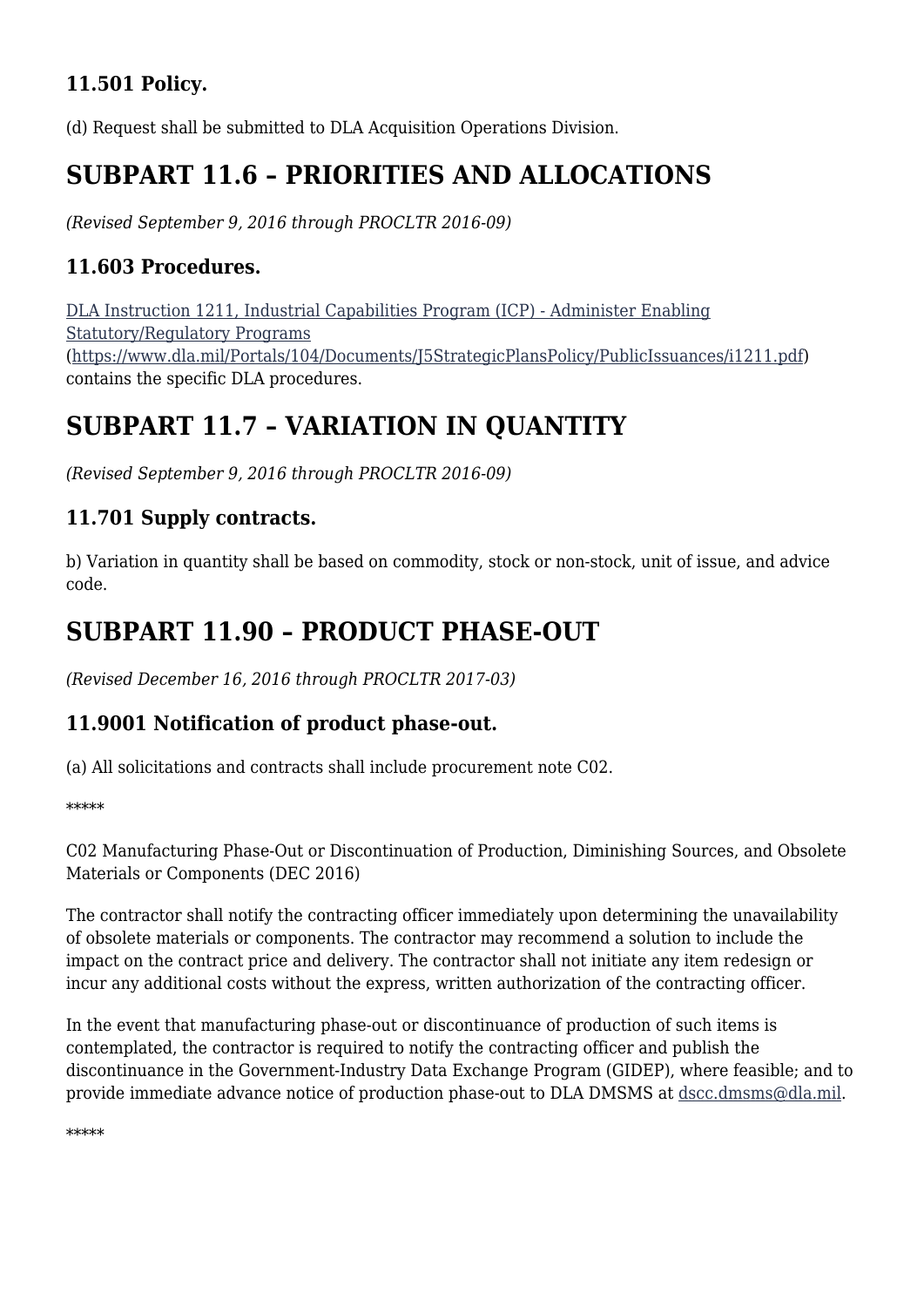## **SUBPART 11.91 – ADDITIVE MANUFACTURING**

*(Revised August 10, 2018 through PROCLTR 2018-14)*

## **11.9101 Procurement note.**

Contracting officers shall insert procurement note L31 in all solicitations and contracts for parts and supplies, except for DCSO, DLA Energy, DLA Troop Support – Subsistence, and DLA Troop Support C&T.

\*\*\*\*\*

L31 Additive Manufacturing (IUN 2018)

(1) Additive manufacturing (AM) is a process of joining materials to make objects from threedimensional (3D) model data, usually layer upon layer, as opposed to subtractive manufacturing methodologies, which remove material from areas where it is not desired, or other traditional manufacturing technologies, such as molding or stamping.

(2) Unless AM is specifically authorized in the solicitation/contract, offers may not include parts or supplies made using the additive manufacturing process. The Government will not evaluate offers that include an item or items produced using AM, and such quotes/offers are not eligible for award for the current procurement. A quoter/offeror proposing to supply an AM-produced item may submit a request to the contracting officer for approval of the item for evaluation by the Engineering Support Activity (ESA) for acceptability for future procurements of the same items.

(3) If an item produced using AM is presented to the Government for inspection and acceptance that was not authorized in the solicitation/contract, the Government may reject the item as nonconforming.

\*\*\*\*\*

## **SUBPART 11.92 – FEDERAL AVIATION ADMINISTRATION (FAA) CERTIFIED PARTS**

*(Revised June 12, 2020 through PROCLTR 2020-13)*

## **11.9201 Acquisition of FAA certified parts for consumable items.**

(a) When special procedure code "46" applies to a consumable item, contracting officers shall acquire only FAA certified parts.

(b) Contracting officers shall—

(1) For manufacturers, check the Enterprise Business System Approved Manufacturer's Parts List to confirm a manufacturer is FAA-approved, and document the contract file prior to award.

(2)(i) For dealers/distributors, check the [FAA AC 00 56 List](https://www.aviationsuppliers.org/FAA-AC-00-56B)

[\(https://www.aviationsuppliers.org/FAA-AC-00-56B\)](https://www.aviationsuppliers.org/FAA-AC-00-56B) on the [Aviation Suppliers Association \(ASA\)](file:///%5C%5Chome7.dir.ad.dla.mil%5CFHP0066%5CWPDOCS%5CAviation%20Suppliers%20Association%20(ASA)%20website%20) [website](file:///%5C%5Chome7.dir.ad.dla.mil%5CFHP0066%5CWPDOCS%5CAviation%20Suppliers%20Association%20(ASA)%20website%20) [\(https://www.aviationsuppliers.org/](https://www.aviationsuppliers.org/)) for the "Voluntary Industrial Distributor Accreditation Program Database" to confirm a dealer/distributor is FAA-approved. If so, contracting officers shall print a screenshot as evidence the offeror is eligible for award; or,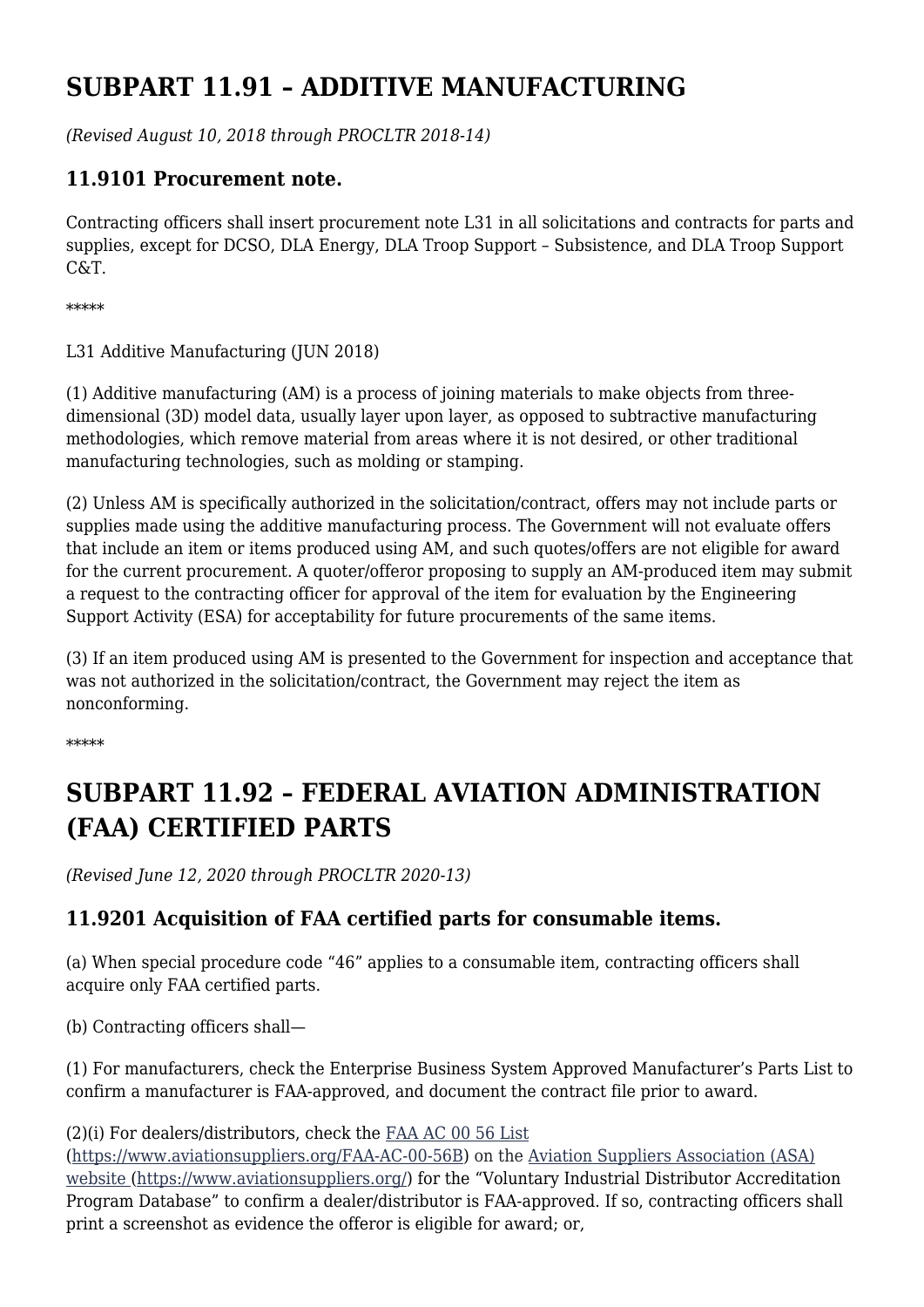(ii) For dealers/distributors not currently FAA-approved, contracting officers shall require submission of traceability documentation meeting the requirements in procurement note L32, paragraph (2)(b). Contracting officers shall ensure dealers/distributors provide documentation for the organizations listed in procurement note L32, paragraph (2)(b)(ii) to demonstrate they have a satisfactory quality system.

(c) Contracting officers shall include procurement note L32 in all solicitations for items that require FAA certification.

\*\*\*\*\*

L32 Federal Aviation Administration (FAA) Certified Parts (JUN 2020)

(1) This item must be produced by an FAA-approved manufacturer. Material shall be new, unused, and not previously owned by the Government. To be considered for award, the offeror shall submit with its offer sufficient documentation, referencing the solicitation number in the title, to demonstrate it has one or more of the following FAA approvals/designations:

(a) Manufacturers: Production Certificate Holder; Part Manufacturer Approval; Technical Standard Order Approval; and/or Direct Ship Authority.

(b) Dealers/distributors: FAA Advisory Circular (AC) 00-56B accreditation; or FAA AC 00-56A accreditation until their accreditation expires, is superseded upon renewal, or is cancelled or removed by the accreditation organization.

(2) Dealers/distributors asserting compliance with FAA AC 00-56A or FAA AC 00-56B must—

(a) Be listed on the Voluntary Industrial Distributor Accreditation Program Database at Aviation Supplier Association (ASA) (<http://www.aviationsuppliers.org/FAA-AC00-56>), which the ASA maintains for the FAA; or

(b) Provide with their offer traceability and system quality documentation, referencing the solicitation number in the title, that demonstrates the following:

(i) Unbroken chain of traceability, by lot and batch number or by serial number, from the original FAA-approved manufacturer through all entities that either purchased, received, stored, and/or redistributed the item(s); and

(ii) Quality system, for distributors of civil aeronautical parts, accredited by one or more of the following organizations:

| Acceptable<br>Quality<br><b>Quality System</b><br><b>System</b><br><b>Standard</b><br><b>Standards</b><br>Organization<br>(Current<br><b>Revision</b><br><b>Required</b> ) | <b>Title</b> | <b>Accreditation Organization</b> |
|----------------------------------------------------------------------------------------------------------------------------------------------------------------------------|--------------|-----------------------------------|
|----------------------------------------------------------------------------------------------------------------------------------------------------------------------------|--------------|-----------------------------------|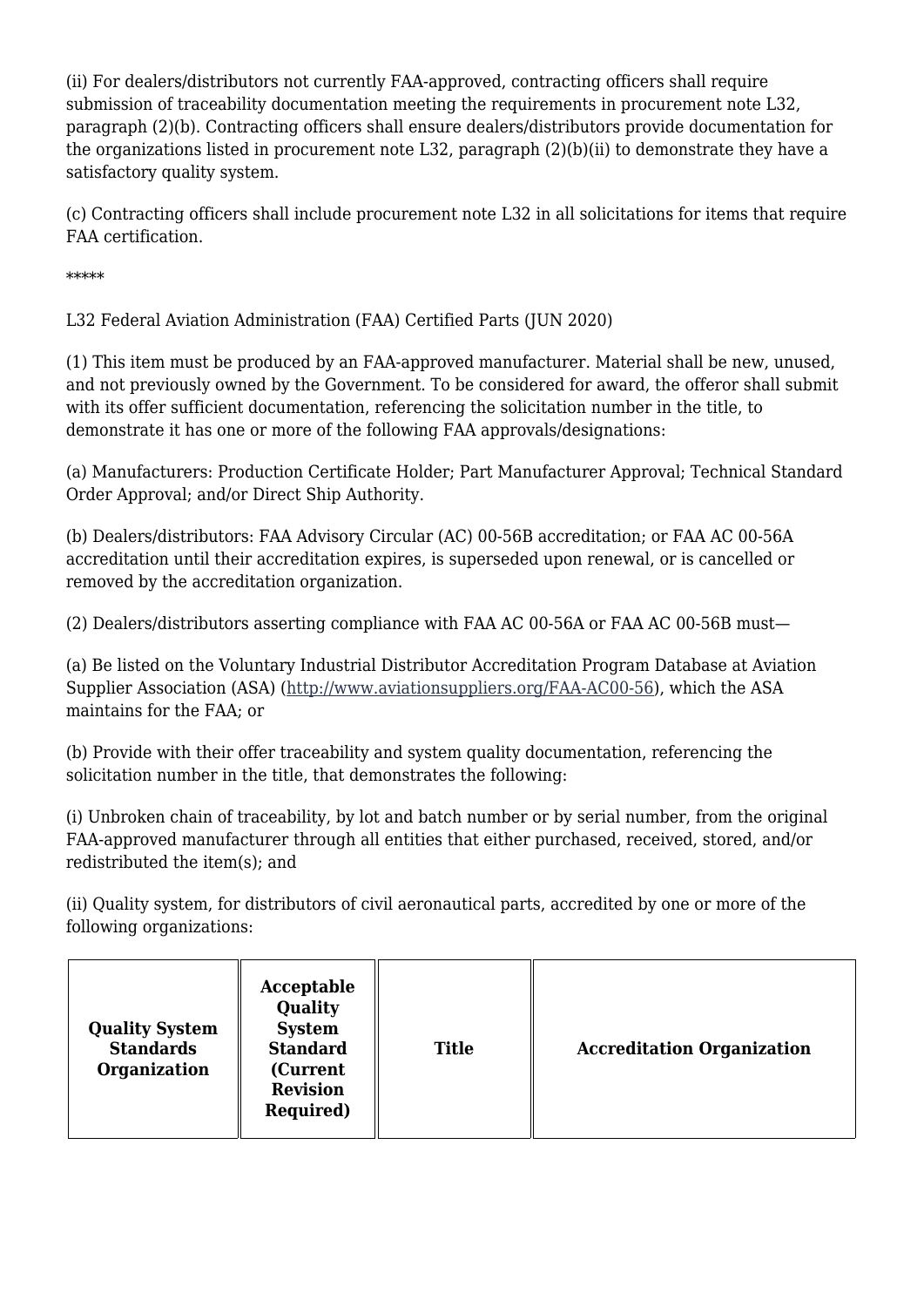| <b>Quality System</b><br><b>Standards</b><br>Organization     | Acceptable<br>Quality<br><b>System</b><br><b>Standard</b><br>(Current<br><b>Revision</b><br><b>Required)</b> | <b>Title</b>                                                             | <b>Accreditation Organization</b>                                                                                                               |
|---------------------------------------------------------------|--------------------------------------------------------------------------------------------------------------|--------------------------------------------------------------------------|-------------------------------------------------------------------------------------------------------------------------------------------------|
| Aviation<br>Suppliers<br>Association<br>(ASA)                 | ASA-100                                                                                                      | Quality<br>System<br>Standard                                            | List maintained by Aviation<br><b>Suppliers Association (ASA)</b><br>(https://www.aviationsup<br>pliers.org/default.aspx)                       |
| Transonic<br>Aviation<br>Consultants                          | <b>TAC-2000</b>                                                                                              | Aeronautical<br>Parts<br>Distributor<br>Quality<br>Assurance<br>Standard | List maintained by Transonic<br><b>Aviation Consultants</b><br>(http://transonicaviation.com/)                                                  |
| International<br>Organization for<br>Standardization<br>(ISO) | ISO-9001                                                                                                     | Quality<br>Management<br>Systems<br>Requirements                         | Certification bodies accredited by<br><b>International Accreditation Forum</b><br>(IAF) accreditation body signatories<br>(https://www.iaf.nu/) |
| International                                                 | AS9100,                                                                                                      | Quality                                                                  | List of organizations (certification                                                                                                            |
| Aerospace<br><b>Quality Group</b><br>(IAOG)                   | AS9110<br>AS9120<br>(EN9100)<br>EN9110,<br>and<br>EN9120)                                                    | Management<br>Systems                                                    | bodies) is maintained on IAQG<br><b>Aerospace Supplier Information</b><br>System (OASIS) Database Website<br>(https://www.iaqq.org/oasis/login) |
|                                                               |                                                                                                              |                                                                          |                                                                                                                                                 |

#### \*\*\*\*\*

(d) Contracting officers shall insert procurement note H13 in solicitations and awards for consumable items that require production by an FAA-approved manufacturer.

\*\*\*\*\*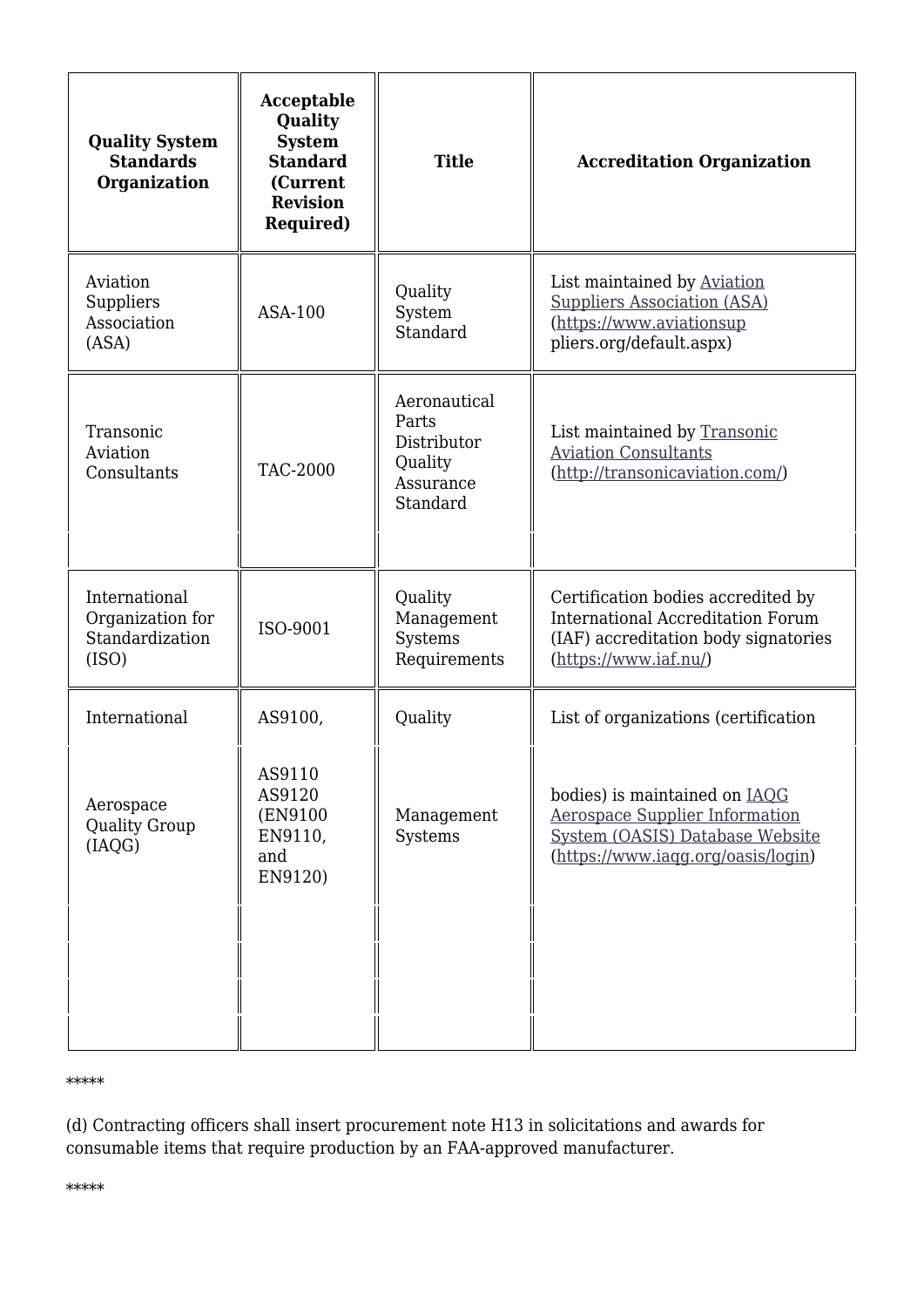H13 Federal Aviation Administration (FAA) Certified Parts – Shipment Documentation Requirements (JUN 2020)

(1) The contractor shall furnish acceptable documentation with each shipment demonstrating appropriate certification of the item. Acceptable documentation is one of the following:

(a) FAA Form 8130-3, Airworthiness Approval Tag;

(b) Certificate of Conformance with information equivalent to information on FAA Form 8130-3, and compliant with the Contract Deliverables Requirements List;

(c) European Aviation Safety Agency (EASA) Form 1, Authorized Release Certificate; or

(d) Transport Canada Civil Aviation (TCCA) Form One, Authorized Release Certificate Form One.

(2) The contractor shall provide with each shipment documentation that includes a statement confirming all items in the shipment are new, unused, and meet contract requirements.

(3) For each quantity unit pack (QUP) equal to each unit of issue, the contractor shall provide a copy of the documentation described in paragraph (1) of this procurement note. The contractor shall package the documentation with the material prior to shipment. If the material is manufactured in different lots, the contractor shall provide the documentation for each lot.

(4) The contractor shall indicate on the marking/labels that the appropriate documentation applies and is included inside the package. The contractor shall place marking/labels on the outside of the packaging.

\*\*\*\*\*

## **11.9202 Acquisition of FAA certified parts for depot level repairable (DLR) items.**

(a) The contracting officer shall acquire FAA certified parts for DLR items based on the requiring activity's requirements and acceptable sources, as stated in documentation that accompanies the purchase request and in the following:

(1) Air Force Materiel Command (AFMC) Form 761, Acquisition Method Code (AMC)/ Acquisition Method Suffix Code (AMSC) Screening Analysis Worksheet (SAW); and the current version of the Purchase Request Process System generated Oracle Report entitled "AMC/AMSC SAW Report." They contain the basic item description and information; screening and/or evaluation remarks; AMC/AMSC codes; testing, inspection, and acceptance requirements; and miscellaneous spares information. The requirement for FAA certification is stated in the "Remarks" Subsection of the "Screening/Evaluation/Remarks" Section.

(2) AFMC Form 807, Recommended Quality Assurance Provisions and Special Inspection: Requirements, which contains special inspection requirements and/or instructions for the procurement of FAA certified parts.

(b) Offerors not listed on the AFMC forms must provide a Source Approval Request (SAR) to the contracting officer to be considered for future awards. The contracting officer shall submit the SAR to the product specialist. The product specialist will facilitate the processing of the SAR with the requiring activity.